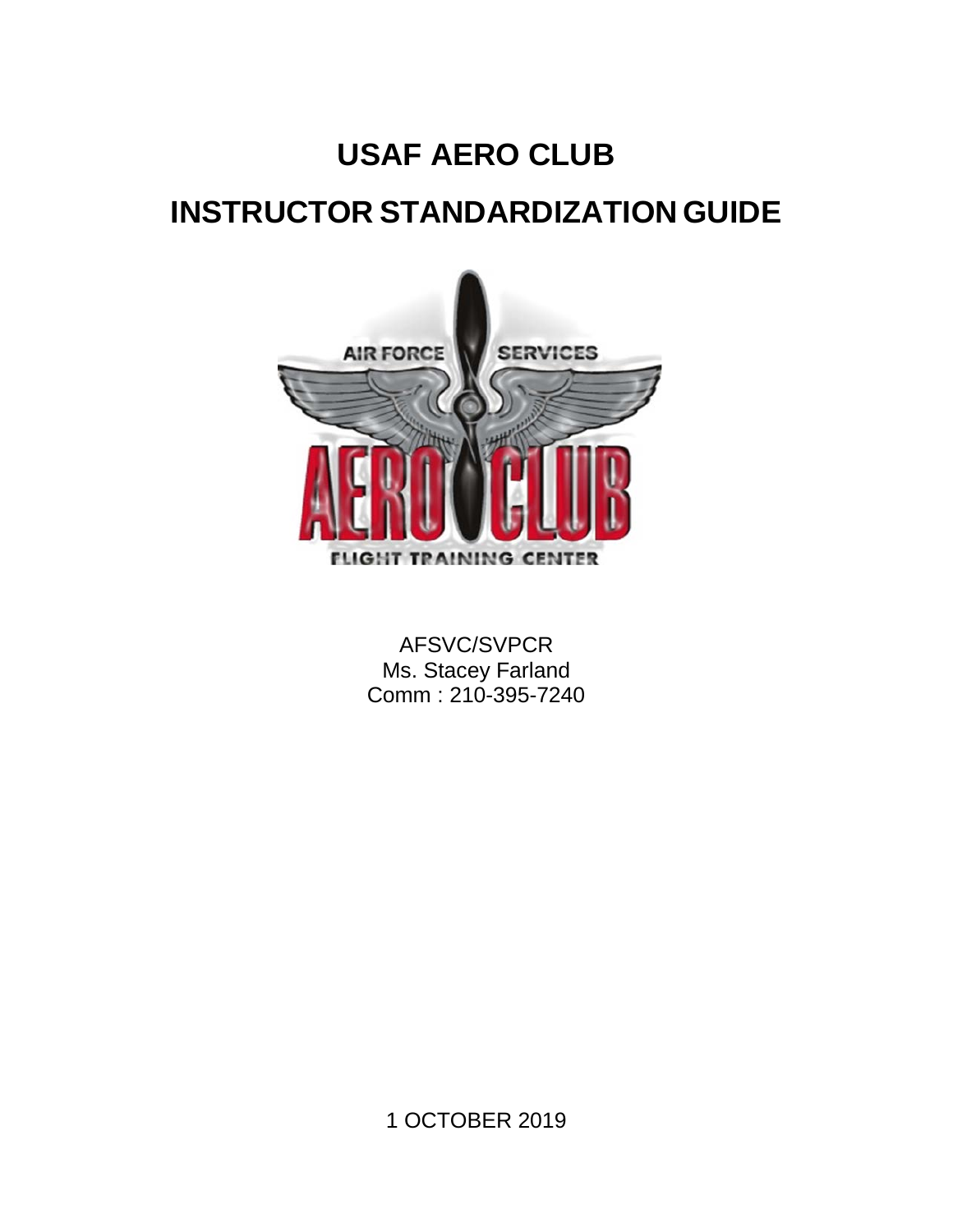# **Table of Contents**

| Chapter 1:      |                                                              |  |
|-----------------|--------------------------------------------------------------|--|
|                 |                                                              |  |
| Table 1.1       |                                                              |  |
| <b>Atch 1-1</b> | Sample AF Form 1584 USAF Aero Club Standardization Record 13 |  |
| Atch $1-2$      |                                                              |  |
| Atch $1-3$      | Areas of Operations/Task Requirements                        |  |
| Chapter 2:      |                                                              |  |
|                 |                                                              |  |
|                 |                                                              |  |
|                 | Excerpt from AFMAN 34-152: Individual Maneuver/Task Grade19  |  |
|                 |                                                              |  |
| Chapter 3:      |                                                              |  |
| Chapter 4:      | Refer to AFI 34-101, AFMAN 34-152, and the local Club SOP    |  |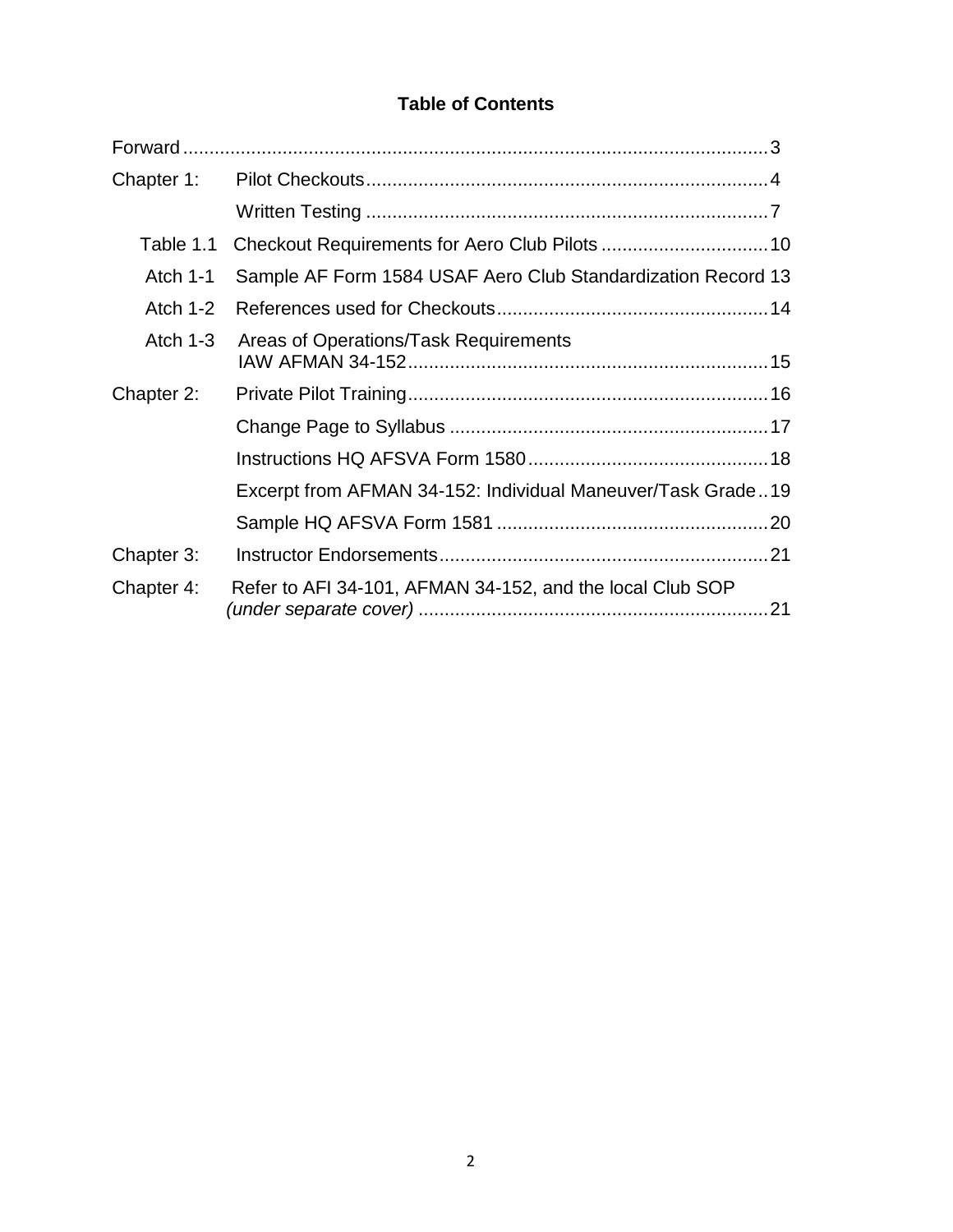#### **FORWARD**

<span id="page-2-0"></span>**Aero Club members come to us with widely differing flight experience. We need to be certain they can operate any club aircraft they are authorized to rent, in a safe and predictable manner. As such, the Aero Club system has several checks and balances. Initial training is obviously the most comprehensive and our first look at a new member. We are able to engrain the Aero Club safety culture and ensure the new member meets our flight proficiency standards prior to solo flights. Annual training is a follow-up to ensure the member is continuing to maintain flight proficiency at a higher level that we require to operate our aircraft safely.** 

**Members checked out in more than one make and model must maintain landing currency in each make and model they are qualified in. Not just to carry passengers, but also to be allowed to rent Aero Club aircraft. However, they only have to demonstrate annual proficiency in their most complex aircraft. Because of this, it is imperative that we take a realistic approach to both the Initial and Annual training flights with an emphasis on proficiency and safety.** 

**The guidance contained in AC 61-98d, Currency Requirements and Guidance for the Flight Review and Instrument Proficiency Check, is particularly applicable to us. It forms the basis of our Initial and Annual training philosophy. Although the Initial and Annual flights are not officially a FR or IPC, they should follow the same basic guidance. The length of the flight or flights may or may not reach or exceed the 1 hour minimum required for an official FR, but the objective is the same: Assure the flight proficiency of our members is maintained, and determine if there are any downward trends in safe operations.** 

**All Aero Club checkouts and student syllabus stage checks should be completed using the applicable ACS standards for the selected maneuvers.**

**The existence of the Aero Club is dependent on our safety record, which is a direct reflection of how well we conduct our training and checkout programs. Flight training is a complex business that is continuously evolving and our regulations and training programs need to evolve with them.**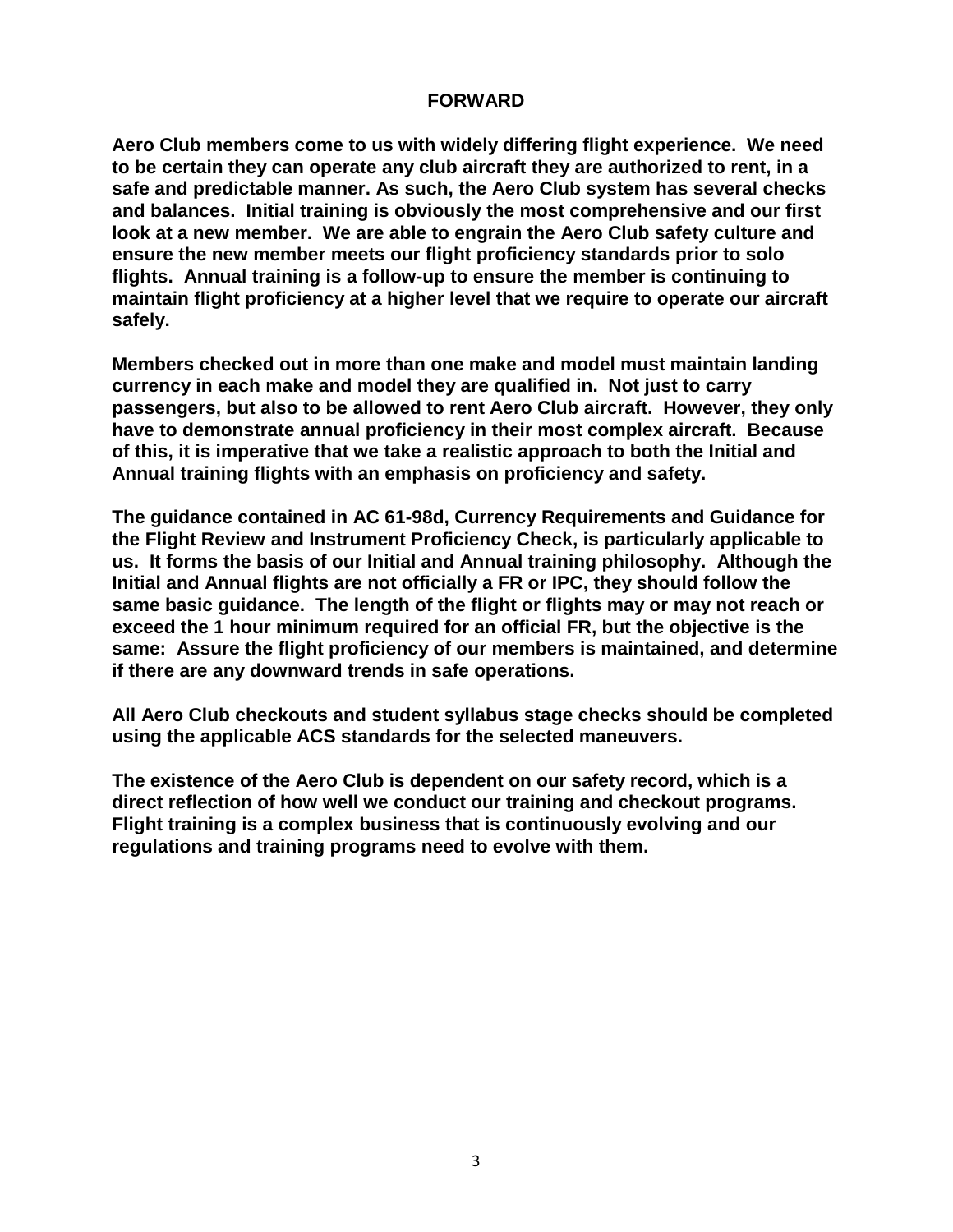# **CHAPTER 1**

# **Pilot Checkouts**

### **INTRODUCTION**

This guide identifies and defines the basic Aero Club checkout areas as:

| <b>Standardization</b> | Initial and annual standardization (12 calendar months)            |
|------------------------|--------------------------------------------------------------------|
| <b>Instrument</b>      | Initial and annual checkout for Instrument rated pilots wishing    |
|                        | to exercise instrument privileges in Aero Club aircraft (12)       |
|                        | calendar months)                                                   |
| <b>Make and model</b>  | Initial checkout for each make and model the member wishes         |
|                        | to fly (one-time). The Annual Standardization check will be in     |
|                        | the most complex aircraft the member is checked out in.            |
| <b>Re-currency</b>     | Landing currency for pilots with less than three takeoffs/landings |
|                        | in the previous six months in that particular make and model.      |
| <b>Night</b>           | Night flying checkout for members (Local area only for pilots      |
|                        | with less than 50 Hours PIC) (one-time).                           |
| <b>Mountain</b>        | One time checkout for pilots desiring to fly in mountainous        |
|                        | terrain.                                                           |
| <b>Instructor</b>      | Initial and Annual right-seat checkout for Aero Club instructors   |
|                        | (12 calendar months).                                              |

Checkouts should be completed in full. Instructors may credit pilots for a task if:

- It has been demonstrated satisfactorily
- It has been verbally discussed to a satisfactory level
- A similar task has been demonstrated at a greater level of complexity.

Checkouts may be combined where appropriate, but each task of each checkout must still be completed.

The instrument checkout may be conducted in a combination of both an FAA certified simulator and the aircraft. Additional and/or remedial instruction may be given in the simulator where appropriate. All other checkouts are conducted in the aircraft only.

If a member is not able to satisfactorily complete all assigned tasks on one flight, additional instruction and/or flights should be given to bring the tasks up to the applicable ACS standards and complete the checkout.

The Initial and/or Annual Standardization checkout may be credited as a Flight Review. This requires prior agreement with the instructor, and any assignments or additional tasks as per FAA guidelines must be completed.

The instrument checkout may be credited as an IPC. This requires prior agreement with the instructor, and any assignments or additional tasks as per FAA guidelines must be completed.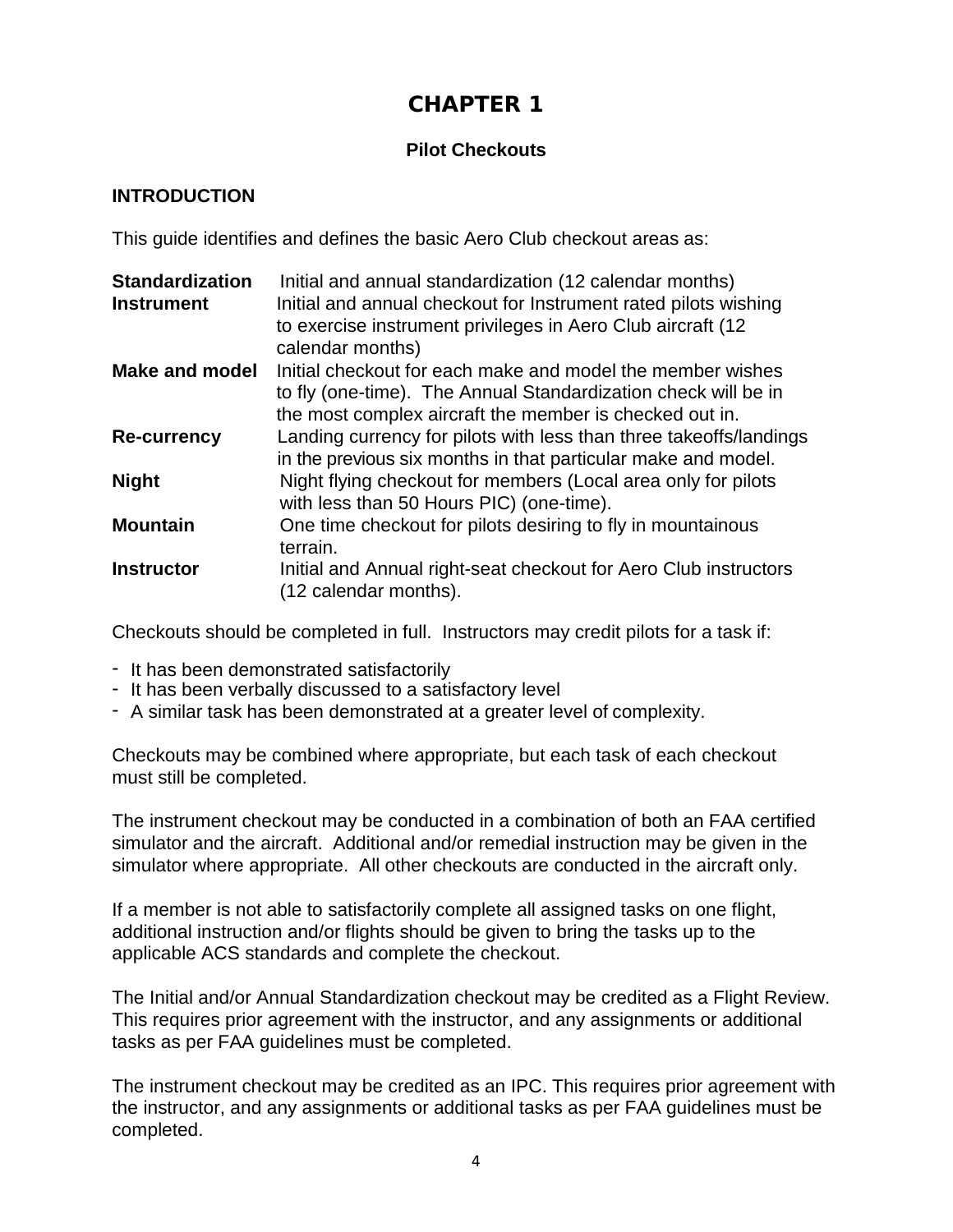**NOTE**: Members with little or no previous experience with a Club's avionics packages (glass cockpit, advanced GPS, ADS-B, etc.) may require additional ground training and/or flight training to achieve acceptable standards. The same applies to pilots who have extended lapsed landing currency, or who have limited experience with the Club's aircraft make and models.

After a checkout is completed, an AF Form 1584 will be completed and placed in the member's folder and the Automatic Dispatch Program (ADP) will be updated. FAA WINGS credit can be requested from each instructor as appropriate.

# **INDIVIDUAL CHECKOUT REQUIREMENTS**

- 1. The INITIAL standardization checkout is required of any new member to gain basic flying privileges at the Aero Club. It is an opportunity to become familiar with Club flight operations and local procedures. Emphasis is placed on the many unfamiliar areas associated with flying with the Aero Club, and operating the Aero Club aircraft fleet. This checkout will also be credited as a Make & Model checkout and may be combined with a Mountain Flying checkout. The checkout requires adequate ground and flight time to demonstrate familiarity and safety with Aero Club aircraft and operations. In some cases, additional instruction and/or flights may be required for the checkout to be completed.
- 2. The ANNUAL standardization checkout is required to maintain flying privileges at the Aero Club and is an opportunity to review and refresh proficiency in flight operations and local procedures.

# *NOTE: Completion of either of these checkouts may be credited as a flight review with prior agreement with the instructor.*

3. The Instrument checkout is required for Instrument rated members to establish and maintain instrument flying privileges at the Aero Club.

 This checkout may be conducted with a combination of an FAA approved simulator and an aircraft.

 All flight maneuvers except takeoff, landing and circling should be completed by reference to the instruments only.

 The INITIAL Instrument checkout should include at least three total approaches including one precision and two non-precision approaches. Non-precision approaches should include at least one hand-flown approach, and one partial panel approach.

### *NOTE: Pilots may request that this checkout be credited as an IPC, with prior agreement with the instructor.*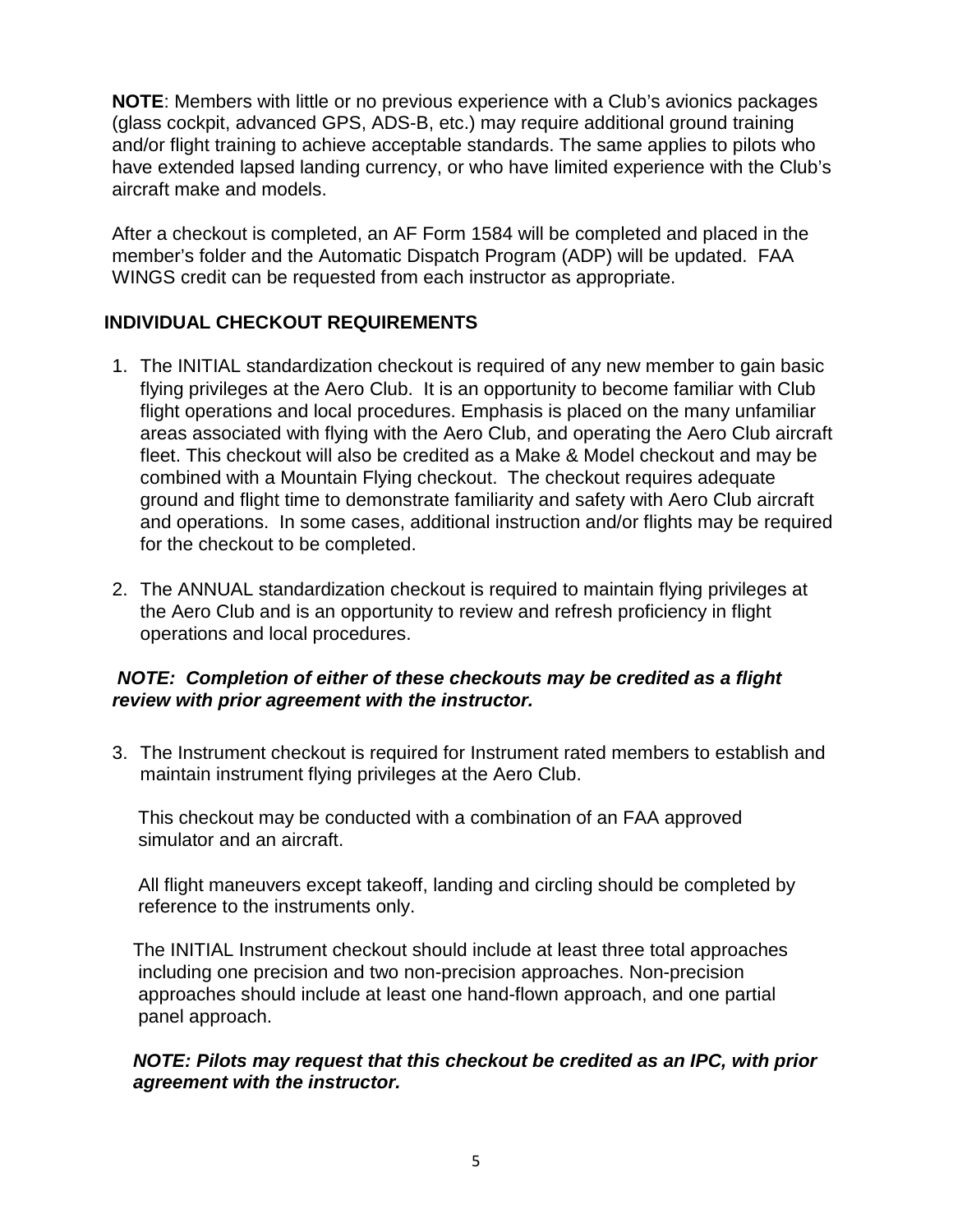4. Basic landing currency for Aero Club members differs slightly from FAA requirements. It is required not only to carry passengers, but also to rent Aero Club aircraft. Additionally, members are not allowed to regain their own landing currency. They are required to fly with an instructor to regain basic landing currency.

The number of landings required to regain basic landing currency is based on the individual's total flight time as stated in AFI 34-101, para 10.35.3:

a. Less than 200 hours total time: 3 landings in the last 60 days to be current b. Over 200 hours total time: 3 landings in the last 90 days to be current

### *NOTE: A flight to regain basic landing currency alone does not require an AF Form 1584.*

- 5. "Recurrency Checks" are only required when pilots flying more than one make and model aircraft have not made 3 landings in a particular make and model in the previous 6 calendar months. An annual standardization check may be conducted to satisfy recurrency check requirements if desired by the pilot.
- 6. Night flying involves many unique aeromedical, operational, and regulatory operational hazards.

 This one-time checkout is required to gain and demonstrate the required knowledge, proficiency and judgement to fly safely and legally at night in Aero Club aircraft.

The entire checkout must be flown at night (as defined by the FAA), and include at least three takeoffs and landings to a full stop. At least one landing should be made without the use of the landing light.

Night landing currency requires pilots to accomplish at least three takeoffs and three landings to a full-stop within the preceding 90 days in each category and class.

# *NOTE 1: A night checkout is required to act as PIC any time after sunset. NOTE 2: Pilots must have 50 PIC hours and be instrument rated and on an instrument flight plan to fly outside the local area IAW AFI 34-101, para 10.38.2. NOTE 3: If pilots are noncurrent due to landings not being accomplished in the appropriate timeframe, a currency flight must be conducted with a flight instructor.*

- 7. Mountain Checkouts are locally developed and are a one-time requirement for members that intend to fly in mountainous terrain either within or outside of the local area.
- 8. The Initial Instructor checkout must be flown with the Chief Instructor. Annual Instructor checks may be flown with either the Chief or Assistant Chief. All other checks (additional makes and models, instrument, night or mountain) may be flown with any appropriately rated instructor (with the Chief's concurrence).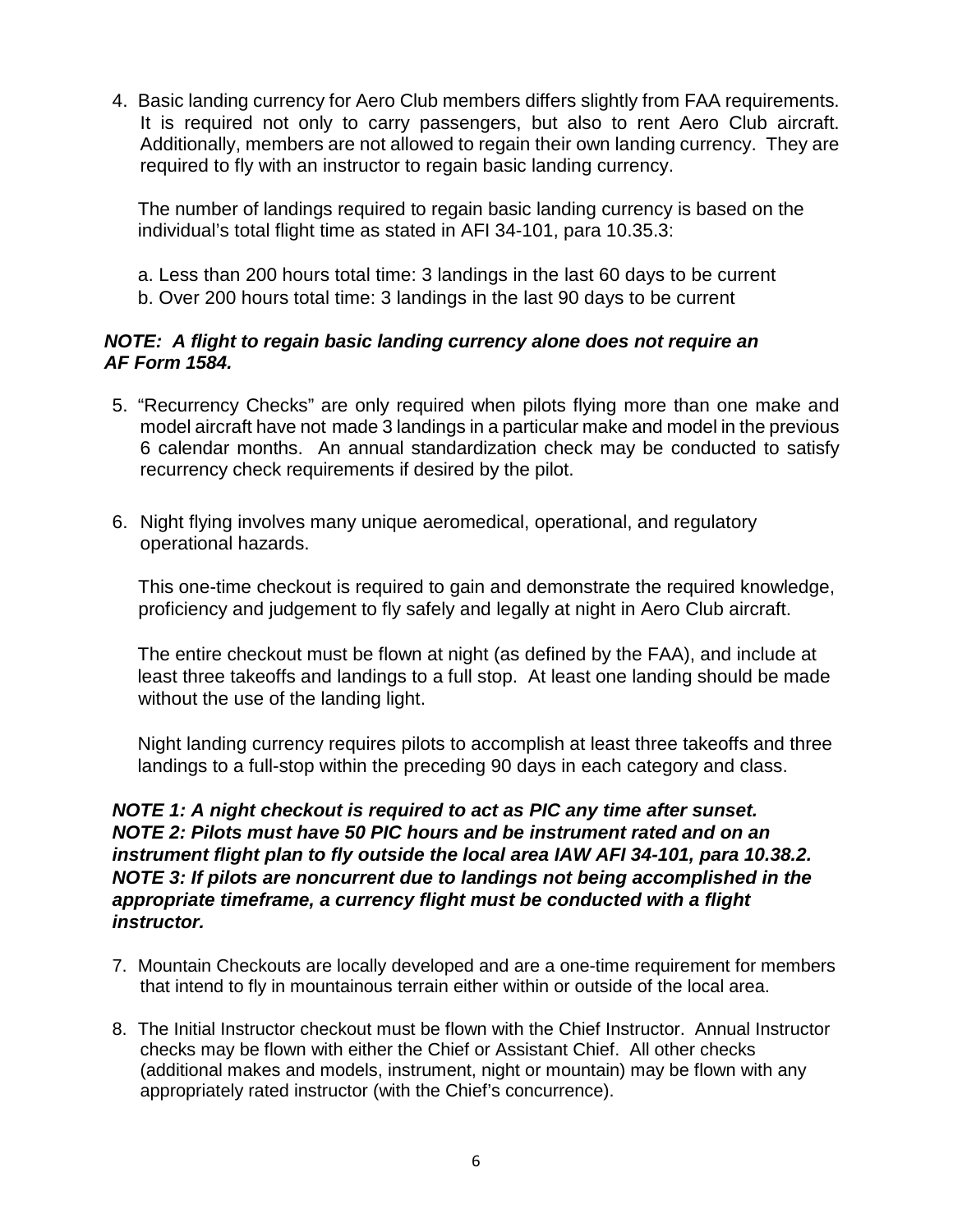# **Written Testing**

- <span id="page-6-0"></span>1. All written test results shall be documented on the AF Form 1584C, placed in the appropriate section of the Member Folder, and entered in the ADP.
- 2. The minimum passing score on any test is 80%. An instructor will correct the test to 100% and review all deficient areas with the member prior to flight. Members with a score of less than 80% shall retake that test. All required tests are valid for 1 year from the end of the month in which the test was taken.

### *Example: 10 Jun 2019 test date; 30 Jun 2020 expiration date*

- 3. Required initial tests include: Standardization, Instrument (if applicable), Instructor (if applicable), aircraft open/closed book (for each applicable make/model), and any interactive mountain flying course exam.
- 4. Required annual tests include: Standardization, Instrument (if applicable) or Instructor (if applicable).
- 5. Required Private Pilot student tests include: Aircraft open/closed book, Pre-Solo, and Solo Cross Country. **All except the Solo Cross Country test are required prior to initial solo.** The Solo Cross Country test is required prior to the student's first solo x/c. However, if the FAA written test was taken and passed prior to the student's first solo x/c, this test is not required.
- 6. The Chief Flight Instructor shall review and revise all locally developed tests at least every 24 months.
- 7. Each aircraft open book test shall cover pertinent aspects of the aircraft systems, procedures, and operating limits. Computing takeoff data, including weight and balance, takeoff, climb, cruise, and landing data shall be examined. Each aircraft closed book test shall cover the locally developed information on the reverse side of the AF Form 1584C.

### *Note: Sample aircraft closed book exams are included on pages 8 and 9 below.*

- 8. Tests issued by AFSVC/SVPCR shall be used in lieu of locally developed tests.
- 9. The initial pre-solo and solo cross country tests shall include the applicable restrictions and requirements of AFI 34-101, AFMAN 34-152, the local Club SOP, 14CFR Parts 61 and 91, and the Aeronautical Information Manual.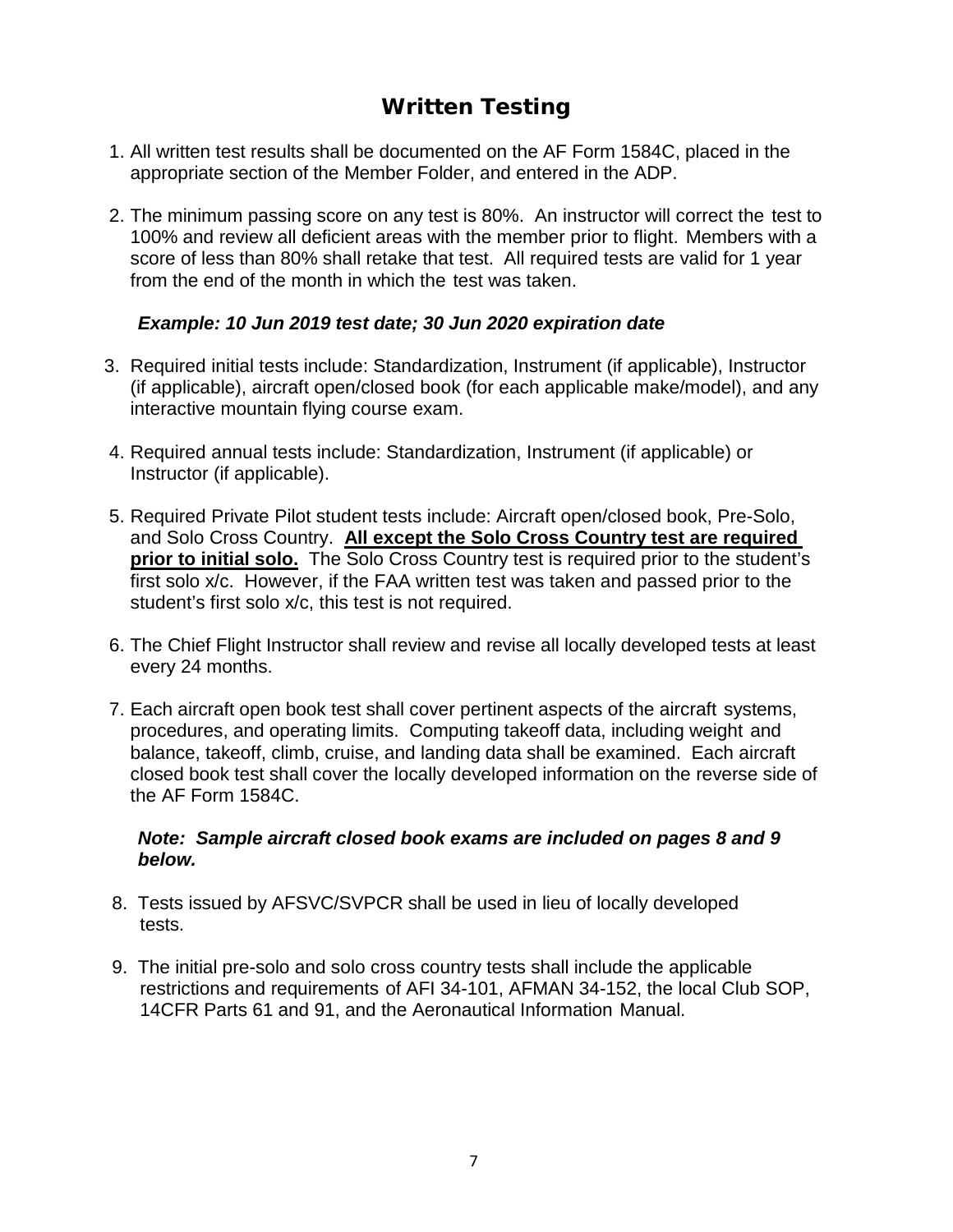# **SAMPLE C-172 (FUEL INJECTED) CLOSED BOOK EXAM**

*Write the Emergency Action Procedures for the following:*

<span id="page-7-0"></span>Engine Fire During Start

|                      | 1. $Cranking -$                                                                                                                                                                                                                                                                                       | $RPM -$                                                              |               | Engine $-$                                                                                                                                                                                                                                                                        |
|----------------------|-------------------------------------------------------------------------------------------------------------------------------------------------------------------------------------------------------------------------------------------------------------------------------------------------------|----------------------------------------------------------------------|---------------|-----------------------------------------------------------------------------------------------------------------------------------------------------------------------------------------------------------------------------------------------------------------------------------|
|                      | If engine fails to start:                                                                                                                                                                                                                                                                             |                                                                      |               |                                                                                                                                                                                                                                                                                   |
| 2.<br>3.             | Throttle $-$<br><u> 1989 - Johann Stoff, deutscher Stoff, der Stoff, der Stoff, der Stoff, der Stoff, der Stoff, der Stoff, der S</u><br>4. $Cranking -$<br>7. Fire Extinguisher – Contract and the Extinguisher – Contract and the Extinguisher – Contract and The Extinguisher                      |                                                                      |               |                                                                                                                                                                                                                                                                                   |
|                      | Engine Fire In-Flight                                                                                                                                                                                                                                                                                 |                                                                      |               |                                                                                                                                                                                                                                                                                   |
| 1.<br>2.<br>3.<br>4. | Mixture –<br>Master Switches - Master Switches - Master Switches - Master Switches - Master Switches - Master Switches - Master Switches - Master Switches - Master Switches - Master Switches - Master Switches - Master Switches - Master<br>5. Cabin Heat & Air -                                  |                                                                      | 6. Airspeed – | <u> 1989 - Andrea Station Barbara (b. 1989)</u><br>7. Forced Landing - The Contract of the Contract of the Contract of the Contract of the Contract of the Contract of the Contract of the Contract of the Contract of the Contract of the Contract of the Contract of the Contra |
|                      | Engine Failure In-Flight (Cruise)                                                                                                                                                                                                                                                                     |                                                                      |               |                                                                                                                                                                                                                                                                                   |
| 1.<br>5.             | Airspeed -<br>3. Fuel Selector Valve -<br>4. Aux. Fuel Pump Switch -<br>Mixture – the contract of the contract of the contract of the contract of the contract of the contract of the contract of the contract of the contract of the contract of the contract of the contract of the contract of the | <u> 1989 - Johann Barn, fransk politik (d. 1989)</u>                 |               | 6. Ignition Switch -                                                                                                                                                                                                                                                              |
|                      | <b>Emergency Landing Without Engine Power</b>                                                                                                                                                                                                                                                         |                                                                      |               |                                                                                                                                                                                                                                                                                   |
| 1.                   | $Airspeed  (FLAPS UP);$<br>2. Mixture $-$<br>3. Fuel Shutoff Valve -<br>4. Ignition Switch -<br>5. Wing Flaps -                                                                                                                                                                                       | (FLAPS DOWN)<br><u> 1989 - Johann John Stone, mars et al. (1989)</u> |               | 6. Master Switches -                                                                                                                                                                                                                                                              |
|                      | Fill in all the applicable blanks.                                                                                                                                                                                                                                                                    |                                                                      |               |                                                                                                                                                                                                                                                                                   |
|                      |                                                                                                                                                                                                                                                                                                       | Lbs<br>Lbs                                                           |               | Retraction (R/G aircraft only)<br>Extension (R/G aircraft only)<br>7. B/G ____________ (Best Glide At Max Gross Weight)<br>NAME: _______________________                                                                                                                          |
|                      |                                                                                                                                                                                                                                                                                                       |                                                                      |               | A/C: C-172                                                                                                                                                                                                                                                                        |

**DATE:** \_\_\_\_\_\_\_\_\_\_\_\_\_\_\_\_\_\_\_\_\_\_\_\_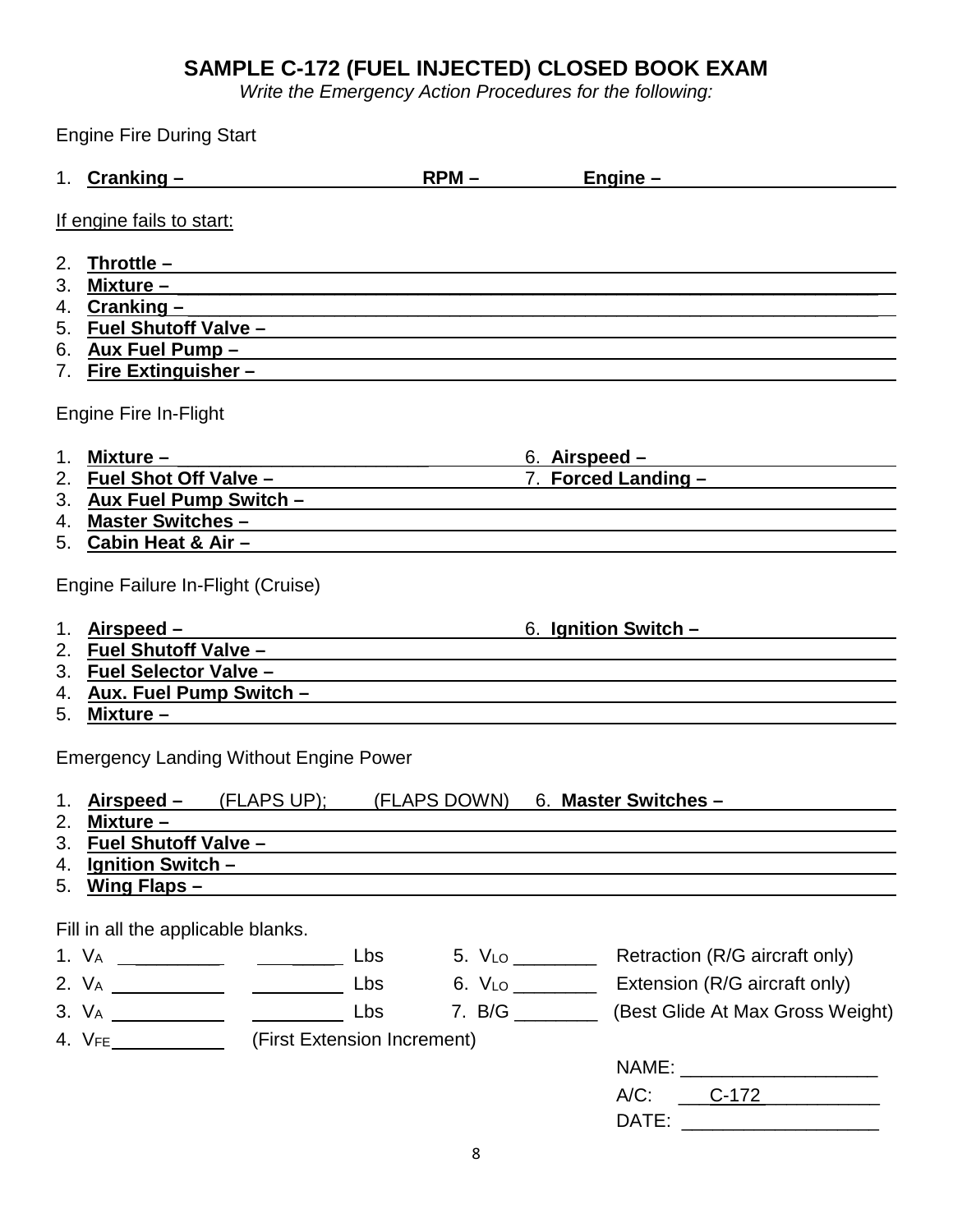# **SAMPLE C-172R/G (CARBURATED) CLOSED BOOK EXAM**

*Write the Emergency Action Procedures for the following:*

|                | <b>Engine Fire During Start</b>                                                                                                                                                                                                      |     |                                                                  |                                                                                                                                                                                                                                      |
|----------------|--------------------------------------------------------------------------------------------------------------------------------------------------------------------------------------------------------------------------------------|-----|------------------------------------------------------------------|--------------------------------------------------------------------------------------------------------------------------------------------------------------------------------------------------------------------------------------|
|                | 1. Cranking -                                                                                                                                                                                                                        |     | $RPM -$                                                          | $Engine -$                                                                                                                                                                                                                           |
|                | If engine fails to start:                                                                                                                                                                                                            |     |                                                                  |                                                                                                                                                                                                                                      |
| 2.             | <u> Throttle – European American American American American American American American American American American </u>                                                                                                               |     |                                                                  |                                                                                                                                                                                                                                      |
| 3 <sub>1</sub> |                                                                                                                                                                                                                                      |     |                                                                  | <u> Mixture – Latin Carl Barbara (Carl Barbara Carl Barbara Carl Barbara Carl Barbara Carl Barbara Carl Barbara Carl Barbara (Carl Barbara Carl Barbara Carl Barbara Carl Barbara Carl Barbara Carl Barbara Carl Barbara Carl Ba</u> |
|                | 4. Cranking –                                                                                                                                                                                                                        |     |                                                                  |                                                                                                                                                                                                                                      |
|                |                                                                                                                                                                                                                                      |     |                                                                  |                                                                                                                                                                                                                                      |
|                |                                                                                                                                                                                                                                      |     |                                                                  |                                                                                                                                                                                                                                      |
|                | 7. Fire Extinguisher -                                                                                                                                                                                                               |     |                                                                  |                                                                                                                                                                                                                                      |
|                | Engine Fire In-Flight                                                                                                                                                                                                                |     |                                                                  |                                                                                                                                                                                                                                      |
|                | 1. Mixture $-$                                                                                                                                                                                                                       |     |                                                                  | 5. Airspeed $-$                                                                                                                                                                                                                      |
|                |                                                                                                                                                                                                                                      |     |                                                                  | 6. Forced Landing -                                                                                                                                                                                                                  |
|                |                                                                                                                                                                                                                                      |     |                                                                  | 3. Master Switches - Contract of the Superior Superior Superior Superior Superior Superior Superior Superior Superior Superior Superior Superior Superior Superior Superior Superior Superior Superior Superior Superior Super       |
|                | 4. Cabin Heat & Air -                                                                                                                                                                                                                |     |                                                                  |                                                                                                                                                                                                                                      |
|                | Engine Failure In-Flight (Cruise)                                                                                                                                                                                                    |     |                                                                  |                                                                                                                                                                                                                                      |
|                | 1. Airspeed – <u>Landelse – Airson – Airson – Airson – Airson – Airson – Airson – Airson – Airson – Airson – Airson – Airson – Airson – Airson – Airson – Airson – Airson – Airson – Airson – Airson – Airson – Airson – Airson </u> |     |                                                                  | 5. Ignition Switch -                                                                                                                                                                                                                 |
|                | 2. $Carb Heat -$                                                                                                                                                                                                                     |     |                                                                  |                                                                                                                                                                                                                                      |
|                |                                                                                                                                                                                                                                      |     |                                                                  | 3. Fuel Selector Valve - Canadian Communication of the Selection of the Selection of the Selection of the Selection                                                                                                                  |
|                | 4. Mixture –                                                                                                                                                                                                                         |     |                                                                  |                                                                                                                                                                                                                                      |
|                | <b>Emergency Landing Without Engine Power</b>                                                                                                                                                                                        |     |                                                                  |                                                                                                                                                                                                                                      |
| 1.             | Airspeed – (FLAPS UP); (FLAPS DOWN) 6. Flaps –                                                                                                                                                                                       |     |                                                                  |                                                                                                                                                                                                                                      |
|                | 2. Mixture -                                                                                                                                                                                                                         |     | <u> 1989 - Johann Stein, mars an t-Amerikaansk kommunister (</u> | 7. Master Switches -                                                                                                                                                                                                                 |
|                | 3. Fuel Shutoff Valve -                                                                                                                                                                                                              |     |                                                                  |                                                                                                                                                                                                                                      |
|                | 4. Ignition Switch -                                                                                                                                                                                                                 |     |                                                                  |                                                                                                                                                                                                                                      |
|                | 5. Landing Gear -                                                                                                                                                                                                                    |     |                                                                  |                                                                                                                                                                                                                                      |
|                | Fill in all the applicable blanks.                                                                                                                                                                                                   |     |                                                                  |                                                                                                                                                                                                                                      |
|                |                                                                                                                                                                                                                                      |     |                                                                  | Retraction (R/G aircraft only)                                                                                                                                                                                                       |
|                |                                                                                                                                                                                                                                      | Lbs |                                                                  | Extension (R/G aircraft only)                                                                                                                                                                                                        |
|                |                                                                                                                                                                                                                                      | Lbs |                                                                  | 7. B/G ____________ (Best Glide At Max Gross Weight)                                                                                                                                                                                 |
|                | 4. VFE _______________ (First Extension Increment)                                                                                                                                                                                   |     |                                                                  |                                                                                                                                                                                                                                      |
|                |                                                                                                                                                                                                                                      |     |                                                                  | NAME: ________________________                                                                                                                                                                                                       |
|                |                                                                                                                                                                                                                                      |     |                                                                  | A/C: _____C-172RG _________                                                                                                                                                                                                          |
|                |                                                                                                                                                                                                                                      |     |                                                                  |                                                                                                                                                                                                                                      |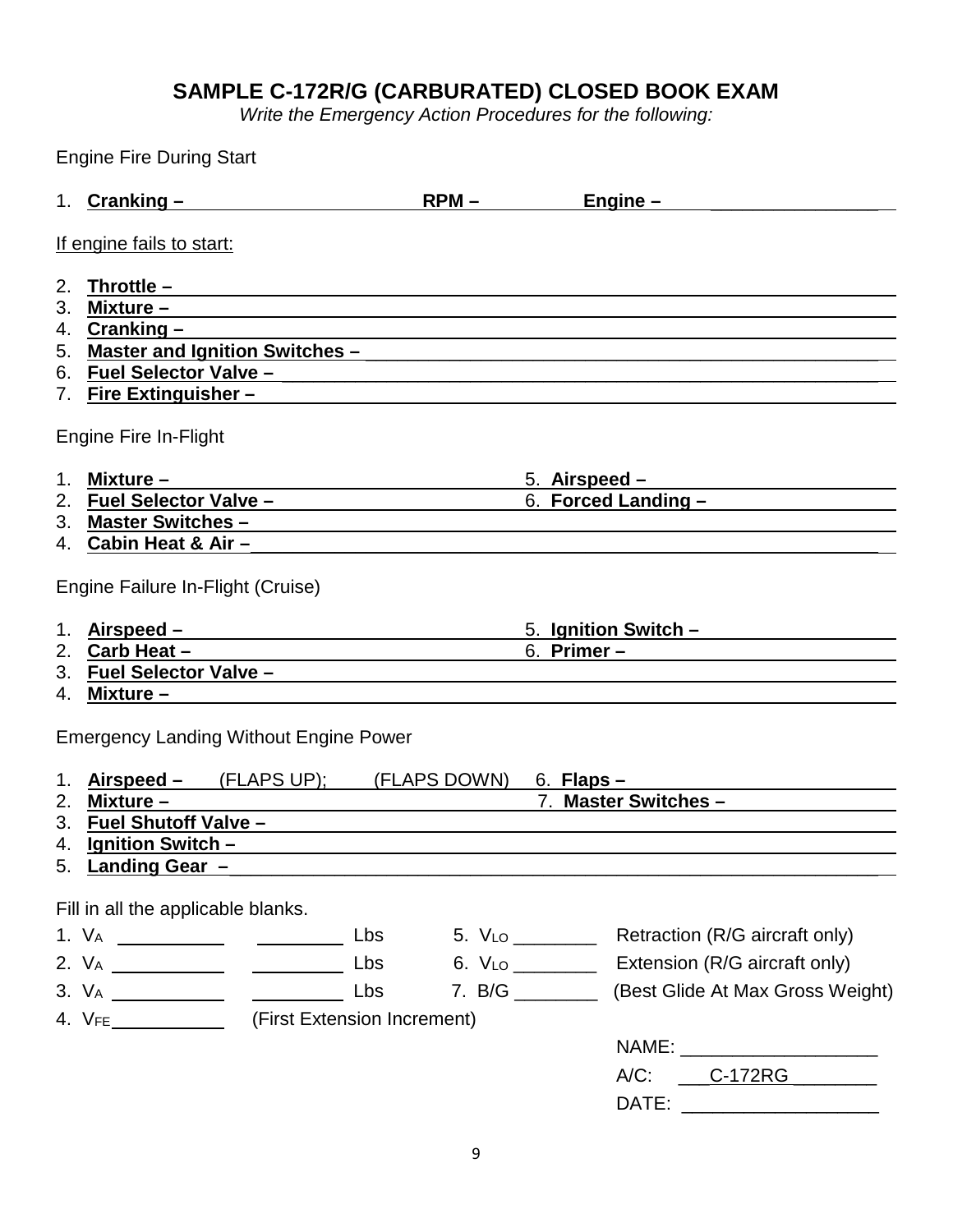# **Table 1.1: Checkout Requirements for Aero Club Pilots**

# **INITIAL/ANNUAL VFR CHECKOUTS**

*(Items in bold print are mandatory***)** 

| <b>Pre-Flight Preparation:</b>                                    | <b>After Landing:</b>                                    |
|-------------------------------------------------------------------|----------------------------------------------------------|
| All required Club written tests completed<br>Preflight Inspection |                                                          |
| Cockpit Management                                                | Aircraft shutdown (Checklist and procedures)<br>Judgment |
| ____ Use of Checklist                                             |                                                          |
| Engine Starting/Taxiing                                           |                                                          |
| Before Takeoff Check                                              |                                                          |
| Radio Communications and ATC Light Signals                        |                                                          |
| ______ Collision Avoidance Precautions/Wake                       |                                                          |
| Turbulence Avoidance                                              |                                                          |
| <b>Low-Level Wind Shear Precautions</b>                           |                                                          |
| Airport, Runway and Taxiway Signs,                                |                                                          |
| Markings, and Lighting                                            |                                                          |
| Pre-takeoff check                                                 |                                                          |
|                                                                   |                                                          |
| Standard Local Area Arrival/Departure<br>Procedures               |                                                          |
|                                                                   |                                                          |
| <b>Flight Maneuvers:</b>                                          |                                                          |
| <b>Takeoff - Normal and Crosswind and Climbs</b>                  |                                                          |
| <b>Short-Field Takeoff and Maximum</b>                            |                                                          |
| <b>Performance Climb</b>                                          |                                                          |
| <b>Pilotage and Dead Reckoning</b>                                |                                                          |
| Radio Navigation                                                  |                                                          |
| Diversion to an Alternate                                         |                                                          |
| Lost Procedures                                                   |                                                          |
| Instrument (Straight & Level, Constant                            |                                                          |
| Airspeed Climb/Descent, Turns to Heading,                         |                                                          |
| Unusual Flight Attitudes, Radio                                   |                                                          |
| Communications, Navigation Facilities and                         |                                                          |
| Radar Services)                                                   |                                                          |
| Maneuvering during slow flight                                    |                                                          |
| Flight at Slow Airspeeds with Realistic                           |                                                          |
| <b>Distractions</b>                                               |                                                          |
| <b>Stalls-Power-On, Power-Off</b>                                 |                                                          |
| <b>Steep Turns</b>                                                |                                                          |
| <b>Ground Reference Maneuvers</b>                                 |                                                          |
| <b>Emergency Approach and Landing</b>                             |                                                          |
| <b>Emergency Equipment and Survival Gear</b>                      |                                                          |
| System and Equipment Malfunctions                                 |                                                          |
| <b>Traffic Pattern Operations</b>                                 |                                                          |
| Takeoff - Normal, Short, Soft and Crosswind                       |                                                          |
| Landing - Normal, Short, Soft and Crosswind                       |                                                          |
| Forward Slips to Landing                                          |                                                          |
|                                                                   |                                                          |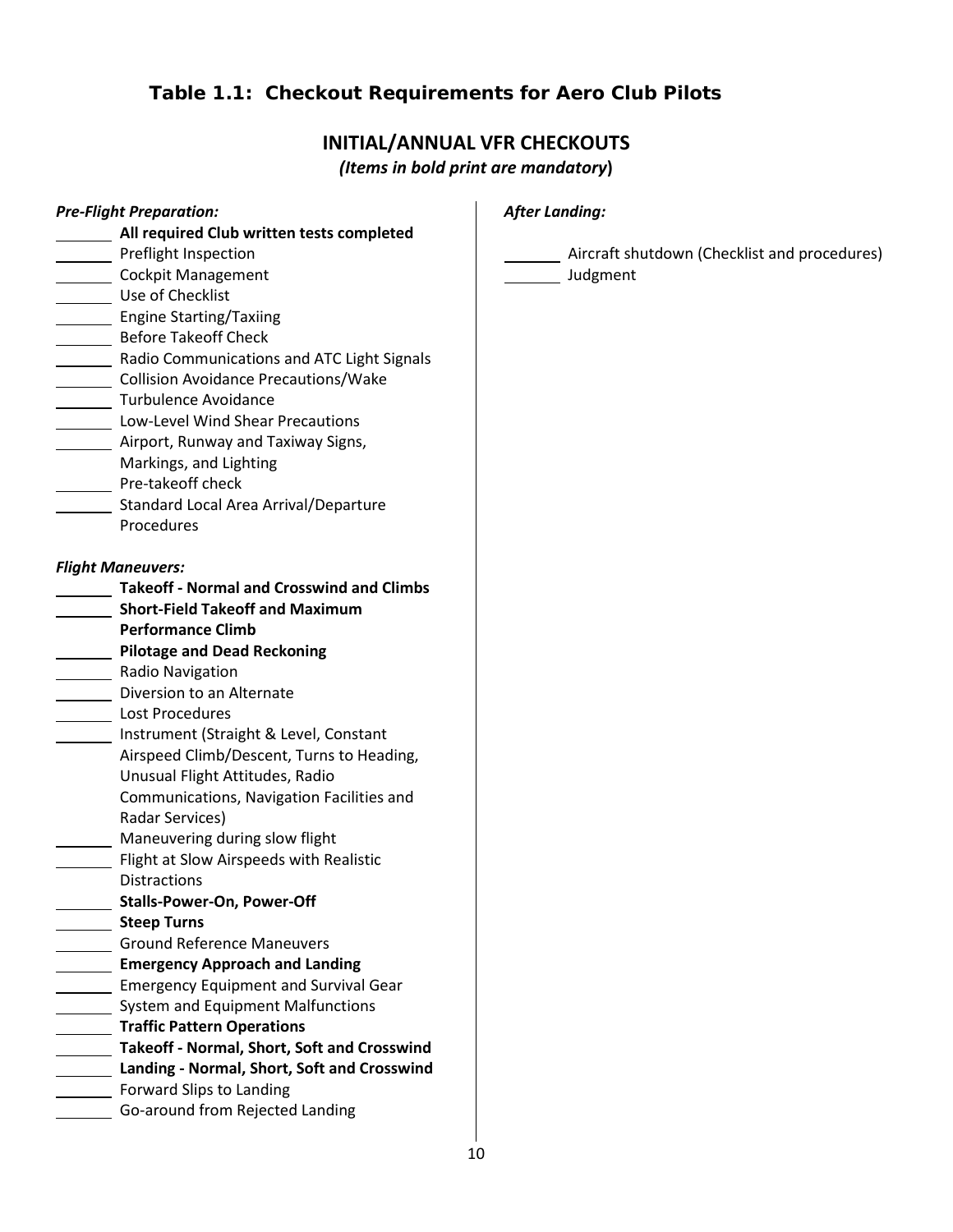# **INITIAL/ANNUAL INSTRUMENT CHECKOUTS**

# *(Items in bold print are mandatory***)**

| <b>Pre-Flight Preparation:</b><br>Required Club Instrument Test completed                                                                  | <b>After Landing:</b>                        |
|--------------------------------------------------------------------------------------------------------------------------------------------|----------------------------------------------|
| IFR Preflight Inspection                                                                                                                   | Aircraft shutdown (Checklist and procedures) |
| IFR Takeoff Preparations                                                                                                                   | Judgment                                     |
|                                                                                                                                            |                                              |
| Obtaining IFR Clearance                                                                                                                    |                                              |
| IFR Departure Procedures & Clearances                                                                                                      |                                              |
| Cockpit Management                                                                                                                         |                                              |
| <b>Voice Communications</b><br><b>Enroute Procedures and Clearances</b>                                                                    |                                              |
| <b>Arrival Procedures and Clearances:</b>                                                                                                  |                                              |
| (Minimum of 1 precision and 2 nonprecision)                                                                                                |                                              |
| VOR Approaches (if available)                                                                                                              |                                              |
| GPS Approaches (if available)                                                                                                              |                                              |
| ILS Approaches (if available)                                                                                                              |                                              |
| VOR and GPS Holding                                                                                                                        |                                              |
| Missed Approach Procedures                                                                                                                 |                                              |
| Landing from a Straight-In or Circling Approach                                                                                            |                                              |
| Aeronautical Decision Making and Judgement                                                                                                 |                                              |
|                                                                                                                                            |                                              |
|                                                                                                                                            |                                              |
|                                                                                                                                            |                                              |
|                                                                                                                                            |                                              |
| <b>Simulated Emergency Procedures:</b><br>Loss of Communications<br>Radio Failure<br><b>Lacker Lines</b> Engine Failure<br>Systems Failure |                                              |
| <b>Partial Panel Procedures:</b>                                                                                                           |                                              |
| Straight and Level                                                                                                                         |                                              |
| <b>Standard Rate Turns</b>                                                                                                                 |                                              |
| <b>Constant Rate Climbs and Descents</b>                                                                                                   |                                              |
| Constant Airspeed Climbs and Descents                                                                                                      |                                              |
|                                                                                                                                            |                                              |
|                                                                                                                                            |                                              |
| Power-Off Stalls<br>Power-On Stalls<br>_____ Magnetic Compass Turns                                                                        |                                              |
|                                                                                                                                            |                                              |
| Recovery From Unusual Flight Attitudes<br>Non-precision Instrument Approach                                                                |                                              |
| Aeronautical Decision making and Judgment                                                                                                  |                                              |
| Recovery from Unusual Flight Attitudes                                                                                                     |                                              |
| Timed Turns to Magnetic Heading                                                                                                            |                                              |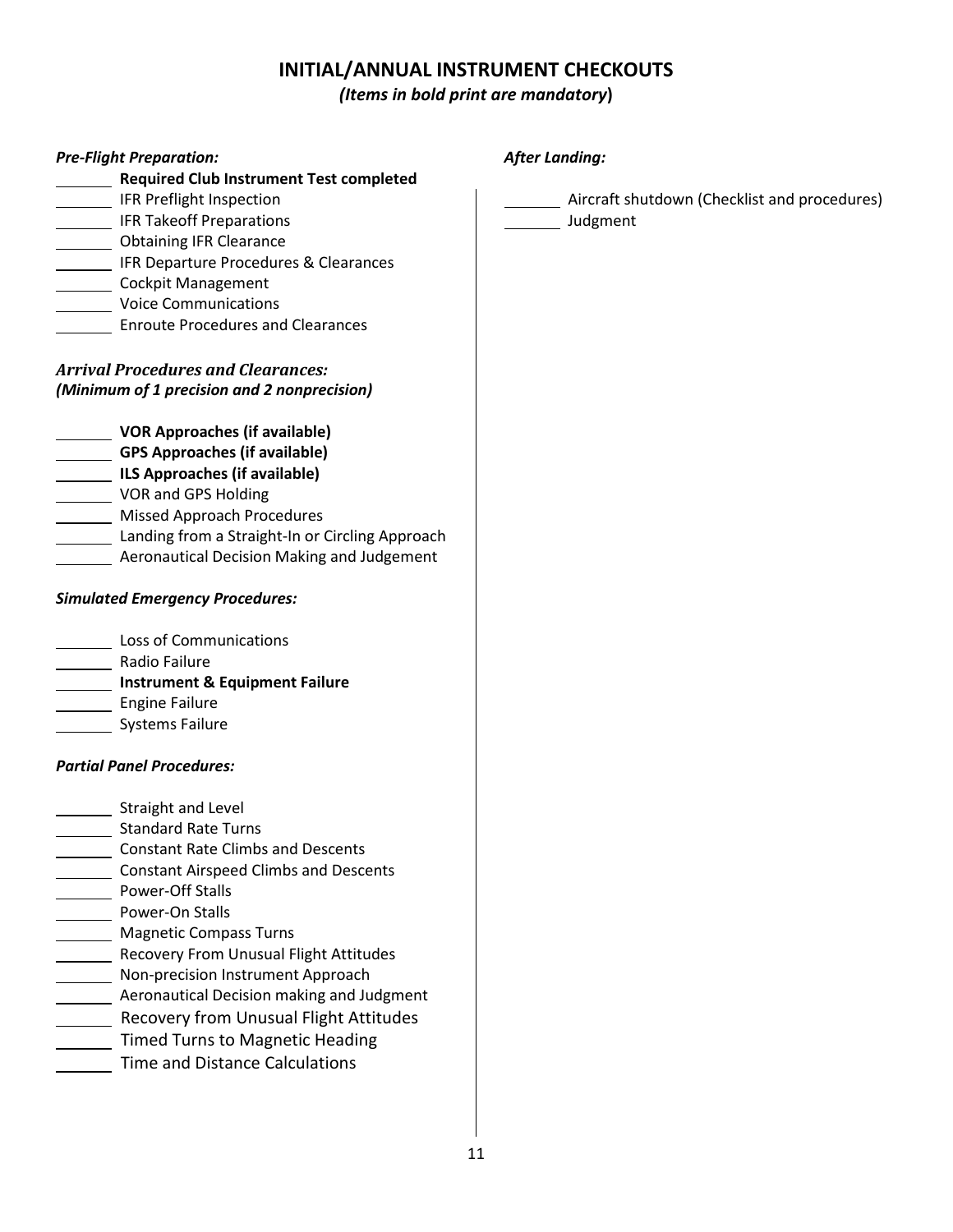# **INITIAL/ANNUAL MULTI-ENGINE CHECKOUTS**

#### *(Items in bold print are mandatory***)**

#### *Pre-Flight Preparation:*

- **All required Club written tests completed**
- **Performance and Limitations**
- Operation of Systems
- **Taxing and Run-up**
- Pre-takeoff Check
- Visual Scanning and Collision Avoidance

#### *Basic Flight Maneuvers:*

- **Straight and level**
- Change of Airspeed
- **Constant Airspeed Climbs and Descents**
- Turns to Headings

#### *Performance Maneuvers, Slow Flight, and Stalls:*

- **Steep Turns**
- **Maneuvering during slow flight**
- **Power-on Stalls, Straight ahead or Turns**
- **Power-off Stalls, Straight ahead or Turns**
- Accelerated Stalls
- Spin Awareness

### *Takeoff and Landing:*

- **Normal and Crosswind Takeoff and Climb**
- **Short-Field Takeoff / Max Performance Climb**
- **Normal and Crosswind Approach and Landing**
- **1221** Short-Field Approach and Landing

#### *Emergency Operations:*

- **Engine Failure During Takeoff, Before Vmc** (Simulated)
- **Emergency Descents**
- System and Equipment Malfunctions
- **Emergency Equipment and Survival Gear**
- Identification of Inoperative Engine
- \_\_\_\_\_\_ Procedures for Shutdown and Feathering
- **Engine Failure after Liftoff (Simulated)**
- **Maneuvering with One Engine Inoperative**
- **Engine Inoperative Loss of Directional** Control Demo (Vmc demo)
- **Approach and Landing with an Inoperative Engine (Simulated)**
- \_\_\_\_\_\_ Go-around (One and Two Engine)

#### *Instrument Approaches – Two Engine or One Engine Inoperative: (as Required)*

- VOR and GPS holding
- **VOR and GPS Approaches (if available)**
- Localizer Approach (if available)
- ILS Approach (if available)
	- Missed Approach Considerations
	- Wake turbulence and collision avoidance

#### *After Landing:*

- **Aircraft shutdown (Checklist and** Procedures)
- Judgment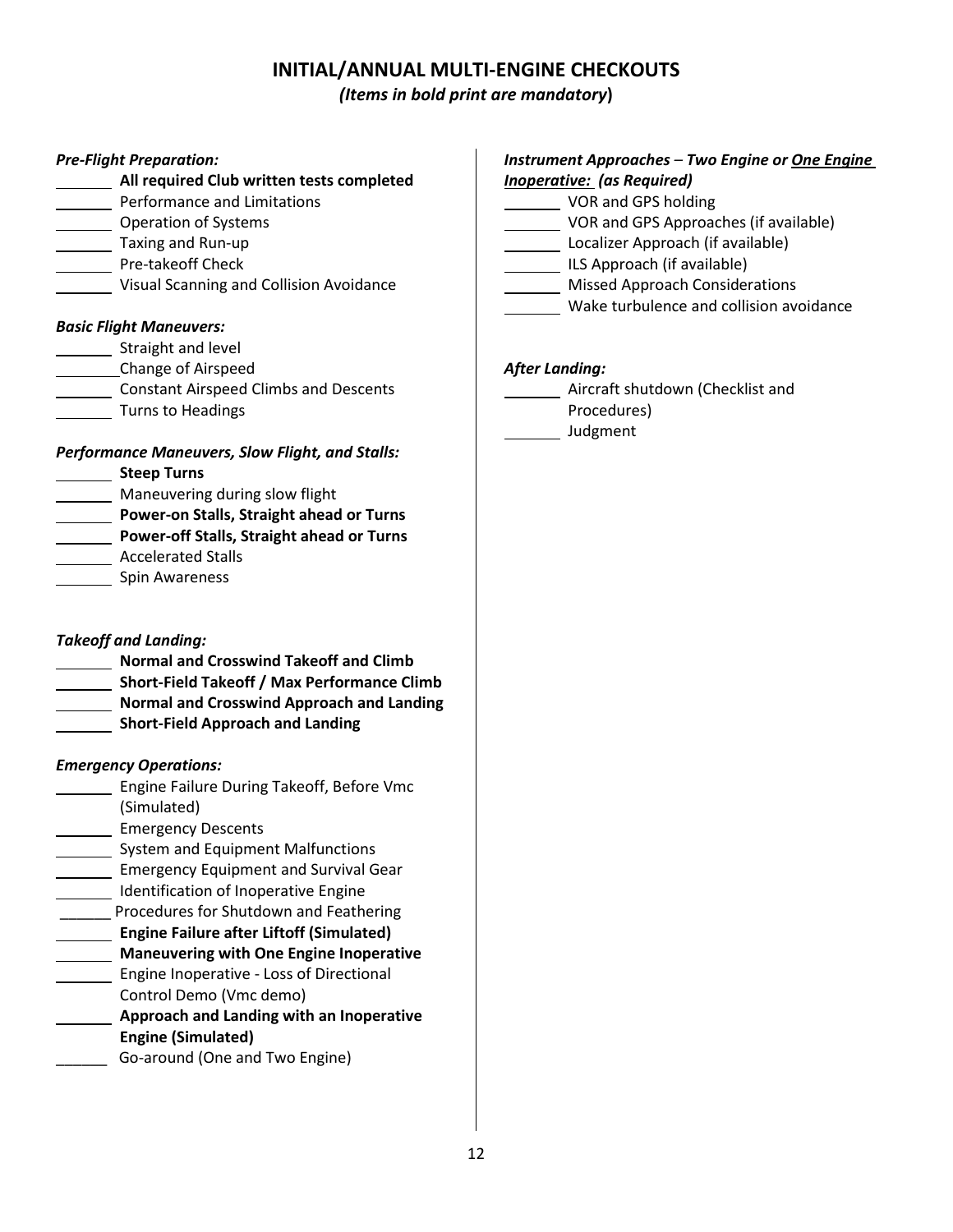| <b>USAF AERO CLUB STANDARDIZATION RECORD</b>                                                                                                                                                                                                                                                                                                                                                                                        |                   |                                                                 |  |  |
|-------------------------------------------------------------------------------------------------------------------------------------------------------------------------------------------------------------------------------------------------------------------------------------------------------------------------------------------------------------------------------------------------------------------------------------|-------------------|-----------------------------------------------------------------|--|--|
| PILOT'S NAME (Last, First, MI)<br>Airman's Certificate number                                                                                                                                                                                                                                                                                                                                                                       |                   |                                                                 |  |  |
| Lynch, Chuck C.                                                                                                                                                                                                                                                                                                                                                                                                                     |                   | 049281396                                                       |  |  |
| <b>FLIGHT DETAILS</b>                                                                                                                                                                                                                                                                                                                                                                                                               | <b>TYPE CHECK</b> |                                                                 |  |  |
| <b>AIRCRAFT MAKE AND MODEL</b>                                                                                                                                                                                                                                                                                                                                                                                                      |                   | STANDARDIZATION $(\Box$ Initial $\Box$ Annual)                  |  |  |
| $C-172$                                                                                                                                                                                                                                                                                                                                                                                                                             | X.                | <b>AIRCRAFT MAKE &amp; MODEL</b>                                |  |  |
| TOTAL TIME FLOWN DURING CHECKOUT                                                                                                                                                                                                                                                                                                                                                                                                    |                   | <b>INSTRUMENT</b> $\left(\Box\right)$ Initial $\Box$ Annual)    |  |  |
| 2.2                                                                                                                                                                                                                                                                                                                                                                                                                                 | $\mathbf{x}$      | <b>NIGHT</b>                                                    |  |  |
| <b>INSTRUCTOR'S NAME (Last, First)</b>                                                                                                                                                                                                                                                                                                                                                                                              |                   | <b>INSTRUCTOR</b> $\left(\Box\right)$ Initial $\Box$ Annual)    |  |  |
| Jones, Steve                                                                                                                                                                                                                                                                                                                                                                                                                        |                   | <b>RECURRENCY</b>                                               |  |  |
| <b>WRITTEN TESTS PASSED (<math>\boxed{\boxtimes}</math> Open Book <math>\boxed{\boxtimes}</math> Closed Book)</b>                                                                                                                                                                                                                                                                                                                   |                   | OTHER: (Specify)                                                |  |  |
| <b>REMARKS: (Use reverse if necessary)</b>                                                                                                                                                                                                                                                                                                                                                                                          |                   |                                                                 |  |  |
| X PILOT IS QUALIFIED                                                                                                                                                                                                                                                                                                                                                                                                                | ப                 | PILOT IS NOT QUALIFIED<br>(List details and restrictions below) |  |  |
| 1.2 hours flown day for make/model checkout<br>1.0 hours flown at night to complete night checkout                                                                                                                                                                                                                                                                                                                                  |                   |                                                                 |  |  |
| ❏<br>Completed an initial proficiency check IAW FAR 141.79 (d) (2)                                                                                                                                                                                                                                                                                                                                                                  |                   |                                                                 |  |  |
| ❏<br>Member completed a flight review IAW FAR 61.56                                                                                                                                                                                                                                                                                                                                                                                 |                   |                                                                 |  |  |
| ❏<br>Member completed an instrument proficiency check IAW FAR 61.57                                                                                                                                                                                                                                                                                                                                                                 |                   |                                                                 |  |  |
| I certify that I have read and understand all applicable FAA and USAF regulations/directives pertinent to flying in USAF Aero Club aircraft.<br>I believe I have been properly trained and that I am fully qualified to act as Pilot In Command in the capacity indicated.                                                                                                                                                          |                   |                                                                 |  |  |
| <b>PILOT'S SIGNATURE</b>                                                                                                                                                                                                                                                                                                                                                                                                            |                   | DATE (DD MMM YY)                                                |  |  |
| <b>Chuck C. Lynch</b>                                                                                                                                                                                                                                                                                                                                                                                                               |                   | 09 JUL 2019                                                     |  |  |
| I certify that I have administered an Aero Club checkout IAW the USAF Aero Club Instructor Guide and believe the named pilot is fully<br>qualified to act as Pilot in Command in the capacity indicated.                                                                                                                                                                                                                            |                   |                                                                 |  |  |
| <b>INSTRUCTOR'S SIGNATURE</b>                                                                                                                                                                                                                                                                                                                                                                                                       |                   | DATE (DD MMM YY)                                                |  |  |
| <b>Steve Jones</b>                                                                                                                                                                                                                                                                                                                                                                                                                  |                   | 09 JUL 2019                                                     |  |  |
| PRIVACY ACT STATEMENT<br>AUTHORITY: 10 U.S.C., 8013 PRINCIPLE PURPOSE: To maintain record of pilot qualifications required by AFMAN 34-232. ROUTINE USE: Will be<br>disclosed to appropriate federal or state agencies conducting accident investigations involving USAF Aero Club aircraft. DISCLOSURE: Disclosure of<br>Airman's Certificate number is voluntary but lack of disclosure will result in denial of club privileges. |                   |                                                                 |  |  |

**AF IMT 1584 19990221, V2 PREVIOUS EDITIONS WILL NOT BE USED**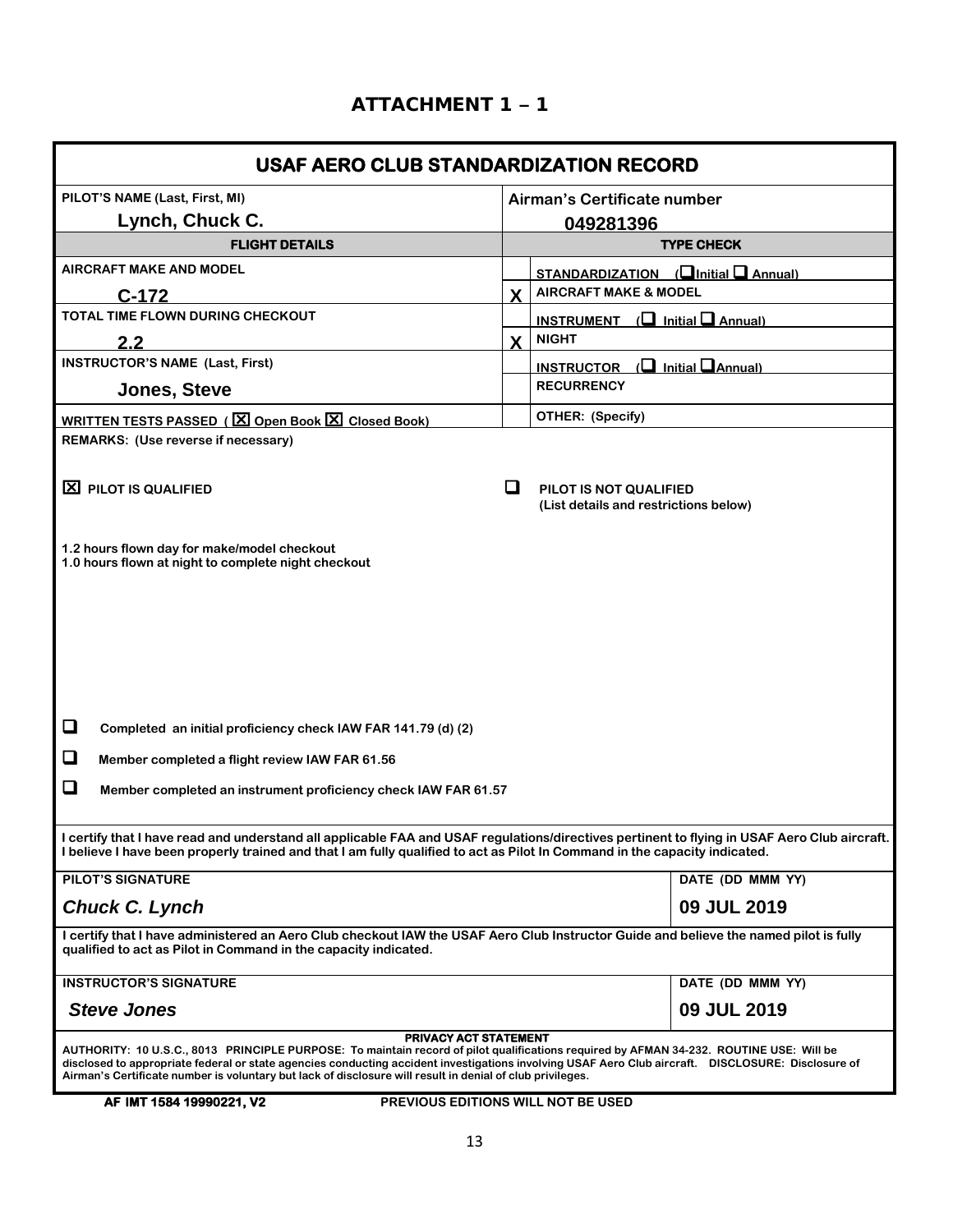# **ATTACHMENT 1 - 2**

# **References upon which this Pilot Checkout guide is based include:**

| 14CFR Part 43        | Maintenance, Preventive Maintenance, Rebuilding, and Alteration |
|----------------------|-----------------------------------------------------------------|
| 14CFR Part 61        | Certification: Pilots and Flight Instructors                    |
| 14CFR Part 91        | <b>General Operating and Flight Rules</b>                       |
| 14CFR Part 97        | <b>Standard Instrument Approach Procedures</b>                  |
| <b>NTSB Part 830</b> | Notification and Reporting of Aircraft Accidents and Incidents  |
| AC 00-2              | <b>Advisory Circular Checklist</b>                              |
| AC 00-6              | <b>Aviation Weather</b>                                         |
| AC 00-45             | <b>Aviation Weather Services</b>                                |
| FAA-H-8083-3A        | Airplane Flying Handbook                                        |
| FAA-H-8083-15        | Pilot's Handbook of Aeronautical Knowledge                      |
| FAA-H-8083-25        | Instrument Flying Handbook                                      |
| AC 61-65             | Certification: Pilots and Flight Instructors                    |
| AC 61-67             | <b>Stall Spin Awareness Training</b>                            |
| AC 61-84             | Role of Preflight Preparation                                   |
| AC 61-98             | Currency Requirements and Guidance for the Flight Review        |
|                      | and Instrument Proficiency Check                                |
| AC 67-2              | <b>Medical Handbook for Pilots</b>                              |
| AC 90-48             | Pilots' Role in Collision Avoidance                             |
| FAA-H-8083-1         | Pilot's Weight and Balance Handbook                             |
| AC 120-51            | <b>Crew Resource Management Training</b>                        |
| <b>AIM</b>           | <b>Aeronautical Information Manual</b>                          |
| AFI 34-101           | <b>USAF Aero Club Program</b>                                   |
| <b>AFMAN 34-152</b>  | <b>USAF Aero Club Operations</b>                                |
| <b>SOP</b>           | <b>Local Aero Club Standard</b>                                 |
|                      | <b>Operating Procedures</b>                                     |
| <b>AFD</b>           | <b>Airport Facility Directory</b>                               |
| <b>NOTAM's</b>       | Notices to Airmen                                               |
| <b>POH</b>           | Pilot Operating Handbooks or FAA-Approved Flight Manuals        |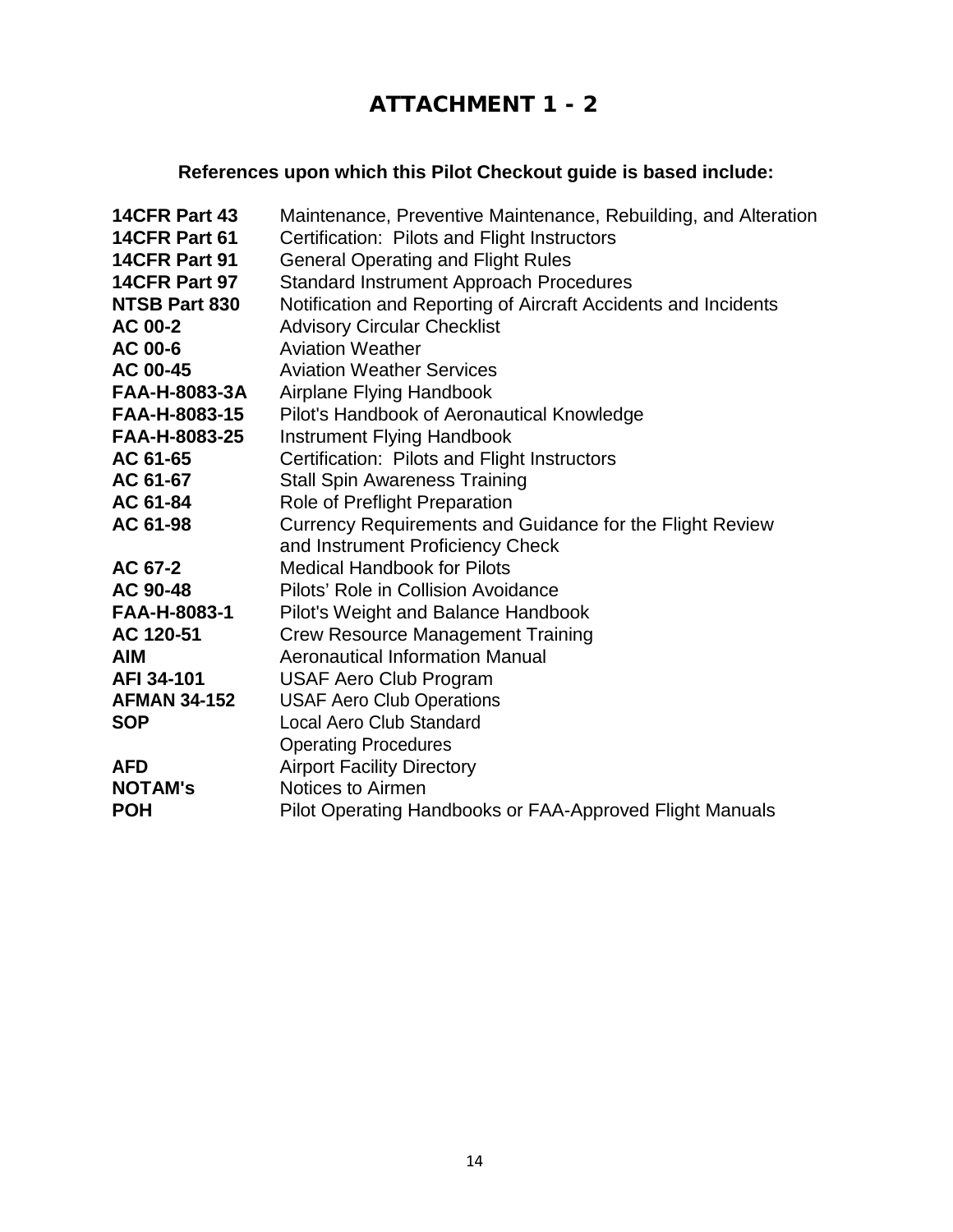# **ATTACHMENT 1 - 3**

### **Areas of Operations/Task Requirements**

### **A.** *TASK: USAF RESTRICTIONS*

REFERENCES: AFMAN 34-152.

**Objective.** To determine the pilot exhibits knowledge of the USAF restrictions by explaining the limitations/restrictions in AFMAN 34-152.

### **B. TASK: LOCAL PROCEDURES**

REFERENCES: Standard Operating Procedures (SOP)

**Objective.** To determine the pilot exhibits knowledge of local procedures by explaining:

- 1. Local departure and arrival routing.
- 2. Restrictions and limitations found in the local Aero Club's SOP.
- 3. Aircraft maintenance reporting/documentation.

### **C. TASK: NAVIGATION SYSTEMS**

REFERENCES: FAA-H-8083-3A, FAA-H-8083-15; Navigation Equipment Operation Manuals.

**Objective.** To determine the pilot: Correctly enters an appropriate facility/fix and properly interprets the aircraft position relative to the desired course shown on a VOR or RNAV/GPS display.

### **D. TASK: ENROUTE WEATHER**

REFERENCES: AC 00-6, AC 00-45, FAA-H-8083-3A, AC 61-84, AIM

**Objective.** To determine that the pilot:

- 1. Exhibits knowledge of the sources of enroute weather information by describing: a. ATIS
	- b. AWOS/ASOS
	- c. TWEB
- 2. Utilizes at least one source of enroute weather information in flight.

### **E. LOSS OF COMMUNICATIONS**

REFERENCES: 14CFR Parts 61, 91; AIM

**Objective.** To determine the pilot exhibits adequate knowledge of the elements related to applicable loss of communications procedures to include:

- 1. Recognizing loss of communication.
- 2. Procedures to reestablish communications
- 3. Options if loss of communication occurs during VMC.
- 4. Procedures if loss of communications occurs during IMC.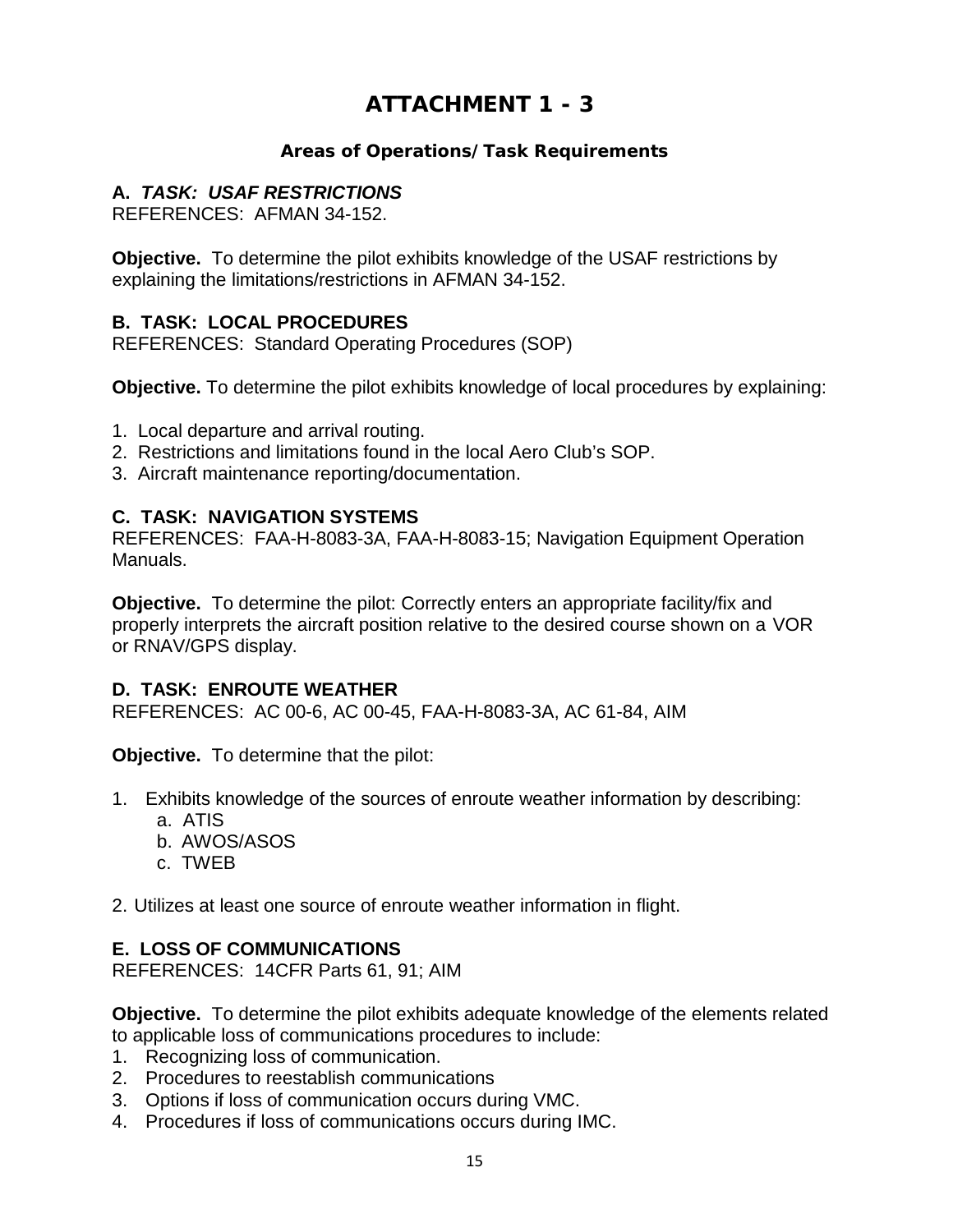# **CHAPTER 2**

# **Private Pilot Student Training**

1. Instructors shall use the Jeppesen Private Pilot Syllabus, as amended in Attachment 2.1, and associated training materials to train Private Pilot students. Instructors are encouraged to develop their own additional materials to enhance this curriculum.

2. Instructors shall document all training on the HQ AFSVA Form 1580 (preferred) or commercial equivalent training record. Note: Documentation on this form does not replace required logbook endorsements in the student's logbook. Refer to instructions on page 18 to complete this form.

3. Instructors shall use the HQ AFSVA Form 1581 to document any items they feel necessary to ensure an accurate and complete record of the student's training. Examples include ground training, deviations from the syllabus, combining flight lessons, poor training continuity, lack of progress, *Below Average* or *Below Acceptable Standards* grades, etc.

4. An AF Form 1584 qualifying the member for solo flight privileges must be completed as part of the Initial Solo (Jeppesen Syllabus lesson #10).

5. An AF Form 1584 may be completed by the DPE after successful completion of a PPL practical test. If it is not completed by the DPE, the recommending instructor will complete the 1584 and annotate the type test and the DPE's name in the remarks section.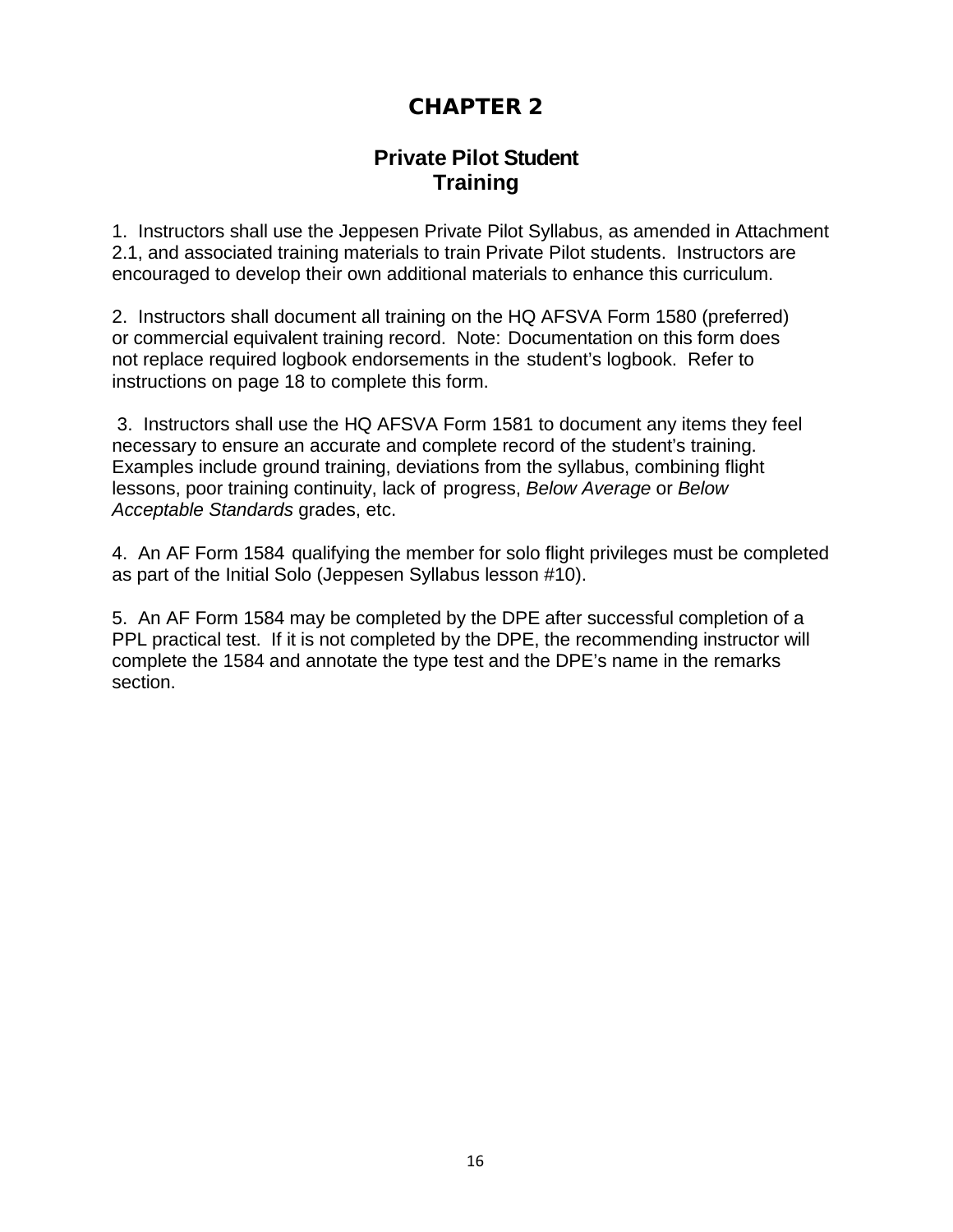# **USAF AERO CLUB Change Page to Jeppesen Private Pilot Syllabus**

| Page | <b>Existing Jeppesen Text</b>                                           | <b>Change To Read</b>                                                 |
|------|-------------------------------------------------------------------------|-----------------------------------------------------------------------|
| XVII | Flight $8 -$ Review<br>Flight 9 - First Solo<br>Flight 10 - Stage Check | Flight 8 – Stage Check<br>Flight 9 - Review<br>Flight 10 - First Solo |
| 41   | Flight Lesson 8                                                         | Flight Lesson 9                                                       |
| 43   | Flight Lesson 9                                                         | Flight Lesson 10                                                      |
| 44   | Flight Lesson 10                                                        | Flight Lesson 8                                                       |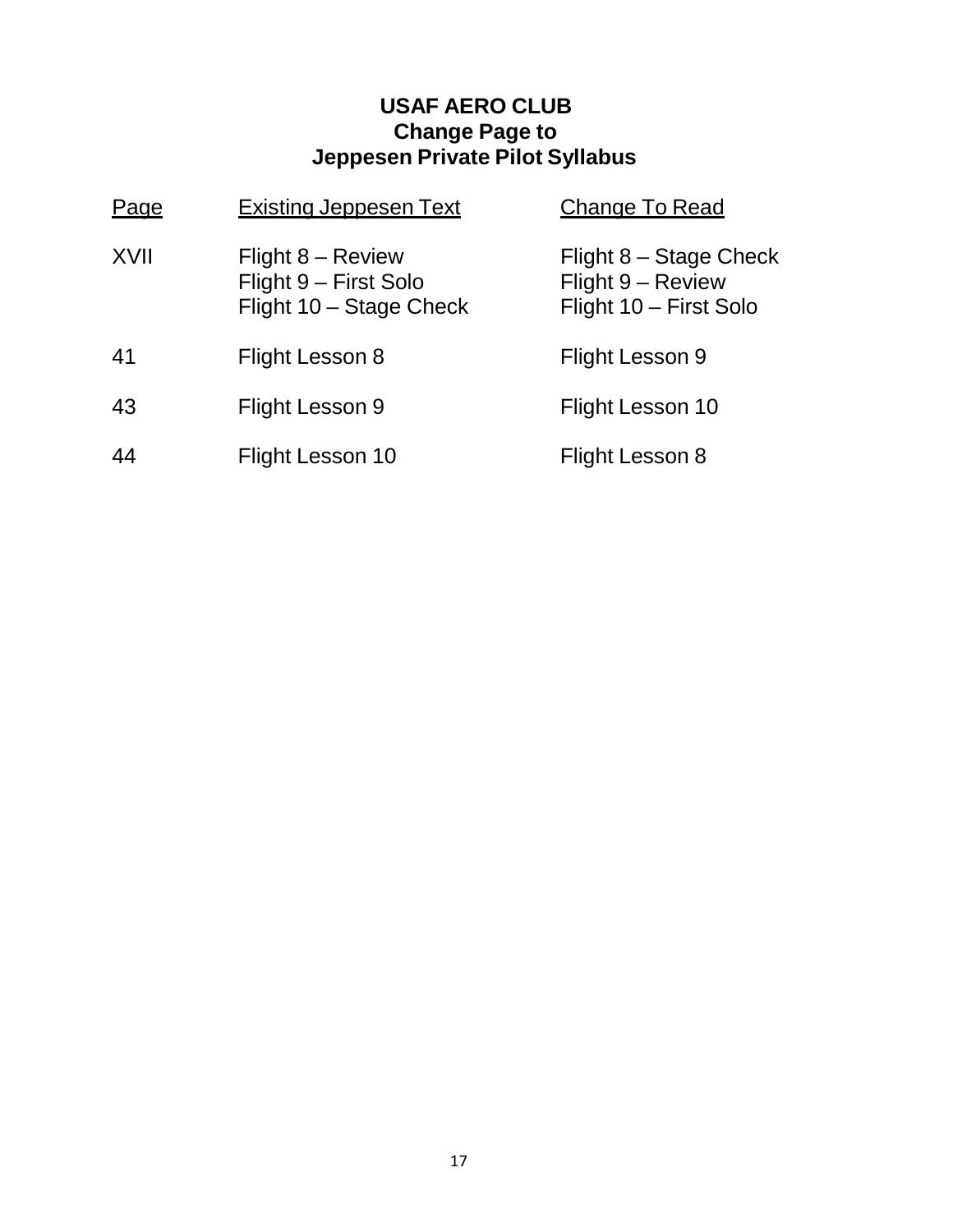# **Instructions for Completing the HQ AFSVA FORM**  *1580 (Private Pilot Training Folder)*

**Cover:** Complete all items. The *Remarks* section is for school administrative items and should not be used to document training flights. Comments related to individual ground and flight lessons, if required, shall be documented on the HQ AFSVA Form 1581.

**Exam Record/Endorsements:** Log dates and grades for all exams noted. If your Chief Flight Instructor requires more than the exams listed, document these on a HQ AFSVA Form 1584C and include in the student's records. Annotate all initial/30 day/cross-country endorsements on the lines provided. These endorsements do not replace FAA required logbook endorsements, but provide the club with documentation of authorizations in the event the logbook is lost or destroyed.

**Stage Flight/Ground Training Record:** Annotate the total time for each of the ground training lessons.

**Systems and Equipment Malfunctions:** Annotate the date completed and grade received each time the item was covered. The student must receive an "S" or "P" grade in each of the items before solo. If several items are covered during one training flight, record the lowest grade on the main section of the form under *Systems and Equipment Malfunctions*. **(Note:** Cover selected topics throughout the pre-solo phase making the training as realistic as possible). Once the student has received at least an "S" grade on an individual item, instructors don't have to document training on that item; however, that topic should be sampled throughout out the training program.

**Main Section:** Record total time spent on pre and post flight briefings in the box provided. Use grading practices established in AFMAN 34-152 for individual maneuver grades and overall lesson grade. The Chief Flight Instructor will initial the block "CFI Initials" indicating their review of the training folder. Each box in the student training folder will be marked (as applicable) with either the time, lesson number, a grade if the item was accomplished, or a dash if the item was not accomplished. Students flying solo will put a checkmark for each item accomplished or a dash if it was not accomplished. They will not enter an overall number grade at the end of the lesson.

*NOTE-1: Students may proficiency advance by combining lesson numbers in the lesson number box. For example, a student transfers from another flight school with 10 hours of instruction received. On their first flight, they do very well. The instructor may opt to log lessons 1 and 2 (1-2) in the lesson number box. The next flight would be lesson 3.* 

*NOTE-2: If the student needs to repeat a lesson, it should be logged as "R" in the lesson number box. For example, lesson 9, 9R, 9R, etc, until the instructor gets out of the aircraft and lets the student do 3 solo landings. That would be lesson 10.*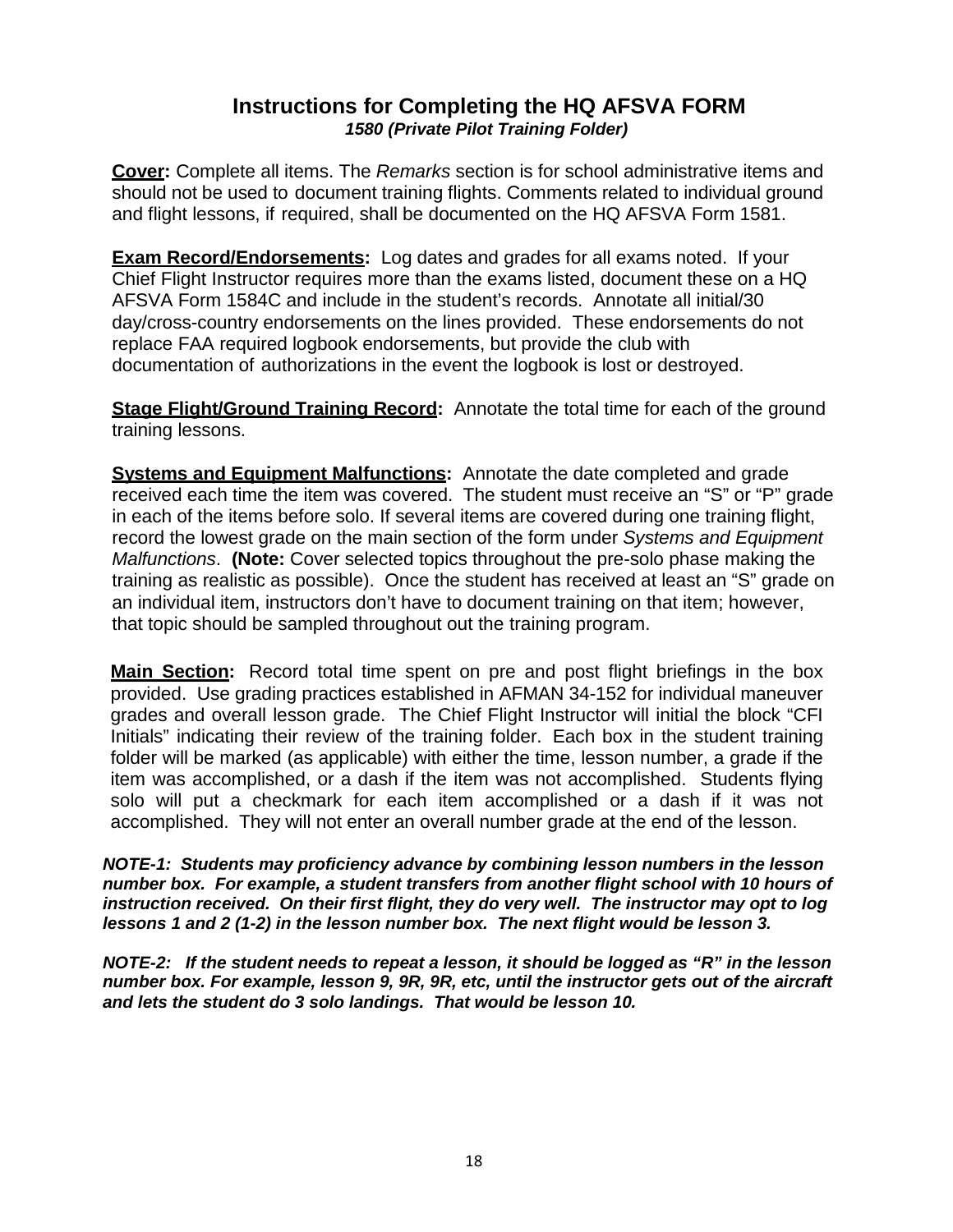# **Individual Maneuver/Task Grade**

*(Excerpts from AFMAN 34-152)*

### **A3.2. Individual Maneuver and Task Grade.**

A3.2.1. **P** = **Proficient**. The applicant meets the applicable FAA ACS for the individual maneuver/task without intervention or verbal assistance from the flight instructor.

A3.2.2. **S** = **Safe.** While the applicant does not fully meet the ACS, they are able to consistently perform the maneuver/task safely, without flight instructor intervention or verbal assistance. The applicant is cleared to perform this maneuver/task solo.

A3.2.3. **A** = **Accomplished**. Unsafe to perform this maneuver/task solo. The applicant is unable to perform the maneuver/task without demonstration, intervention, or verbal assistance from the flight instructor, or the applicant's relative experience makes it impossible to determine if they could perform the maneuver/task without assistance.

A3.2.4. **D** = **Demonstrated** Only. The flight instructor demonstrated the maneuver/task; however, the student was not allowed to accomplish the maneuver/task. (*NOTE:* If the instructor demonstrated the maneuver/task and then allowed the applicant to perform it, the grade shall reflect the applicant's performance.)

# **A3.3. Overall Lesson Grade.**

A3.3.1. The following grades will be used to assess the students overall performance for the flight. If an applicant receives a grade of *below average* or *below acceptable standards*, the chief flight instructor shall review the applicant's performance with their flight instructor prior to the applicant's next flight.

A3.3.2. **1** = **Excellent**. The applicant's performance exceeded expectations, given their phase of training, experience, etc.

A3.3.3. **2** = **Above Average**. The applicant's performance was above average, given their phase of training, experience, etc.

A3.3.4. **3** = **Average**. The applicant's performance was average, given their phase of training, experience, etc.

A3.3.5. **4** = **Below Average**. The applicant's performance was below average, given their phase of training, experience, etc.

A3.3.6. **5** = **Below Acceptable Standards**. The applicant's performance was below average given their phase of training, experience, etc. *NOTE:* The FAA ACS does not fully cover all maneuvers/tasks; therefore, the chief flight instructor shall supplement the ACS in instances where the ACS performance level is not specific or adequate.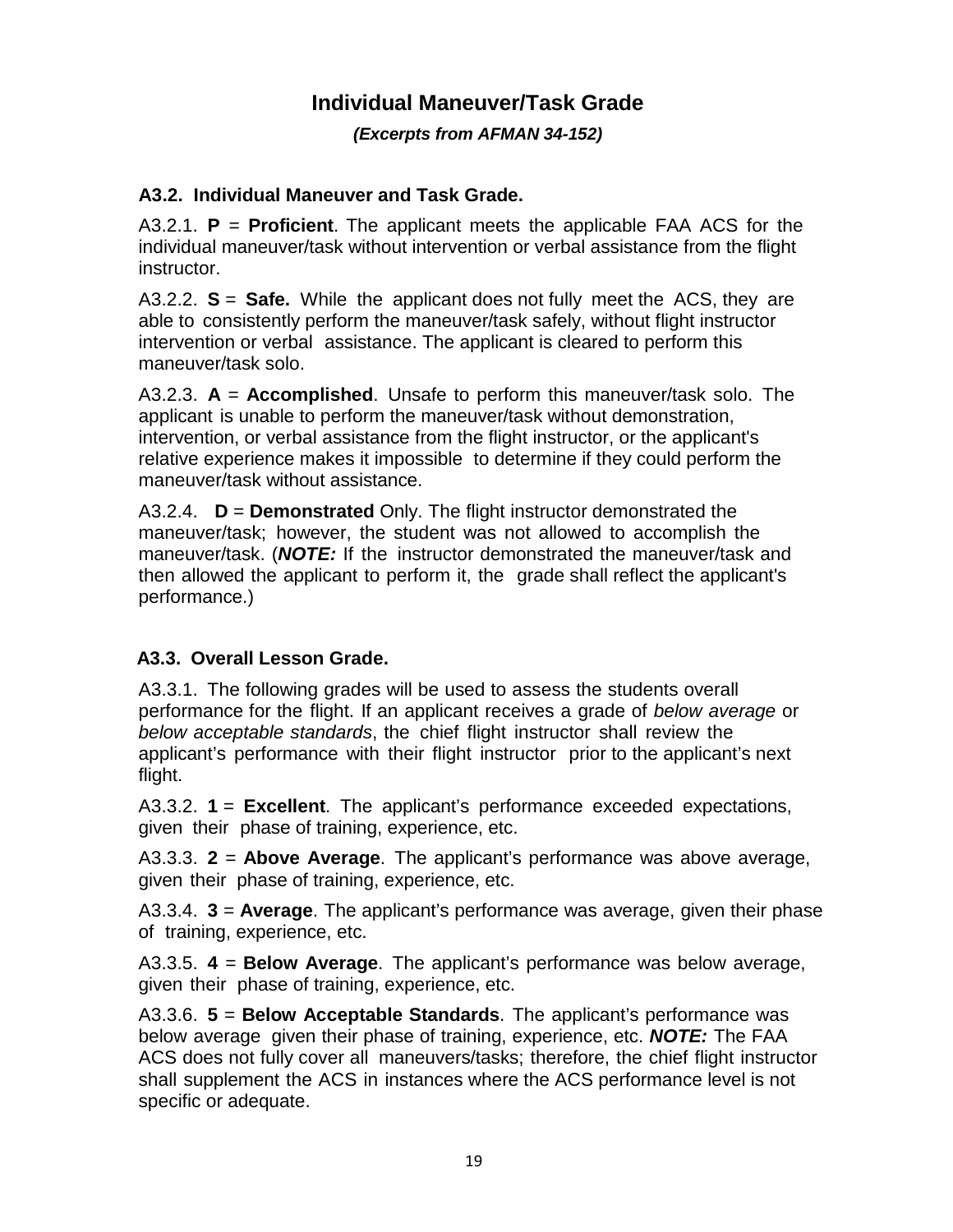# **USAF AERO CLUB STUDENT ACTIVITY RECORD**

|                   | Page<br>of                                               | Pages |
|-------------------|----------------------------------------------------------|-------|
|                   | NAME OF STUDENT: (Last, First, MI)                       |       |
| Johnson, James A. |                                                          |       |
| <b>DATE</b>       | <b>ACTIVITY</b>                                          |       |
| 1 Jan 18          | Repeated Flight Lessons 6 and 7 because of a 90 day      |       |
|                   | break in training.                                       |       |
|                   |                                                          |       |
|                   |                                                          |       |
|                   | $Z$ om $Z$ ones<br>CFI 123456789 01/19                   |       |
|                   |                                                          |       |
|                   |                                                          |       |
| 2 Feb 18          | Flight Lessons 16 and 18 (night and night cross country) |       |
|                   | were combined. A total of 3.1 hours of night time        |       |
|                   | And 10 night landings were accomplished on this flight.  |       |
|                   |                                                          |       |
|                   |                                                          |       |
|                   |                                                          |       |
|                   | $Z$ om $Z$ ones                                          |       |
|                   | CFI 123456789 01/19                                      |       |
|                   |                                                          |       |
|                   |                                                          |       |
|                   |                                                          |       |
|                   |                                                          |       |
|                   |                                                          |       |
|                   |                                                          |       |
|                   |                                                          |       |
|                   |                                                          |       |
|                   |                                                          |       |
|                   |                                                          |       |
|                   |                                                          |       |
|                   |                                                          |       |
|                   |                                                          |       |
|                   |                                                          |       |
|                   |                                                          |       |
|                   |                                                          |       |
|                   |                                                          |       |

**HQ AFSVA FORM 1581 JUL 98**